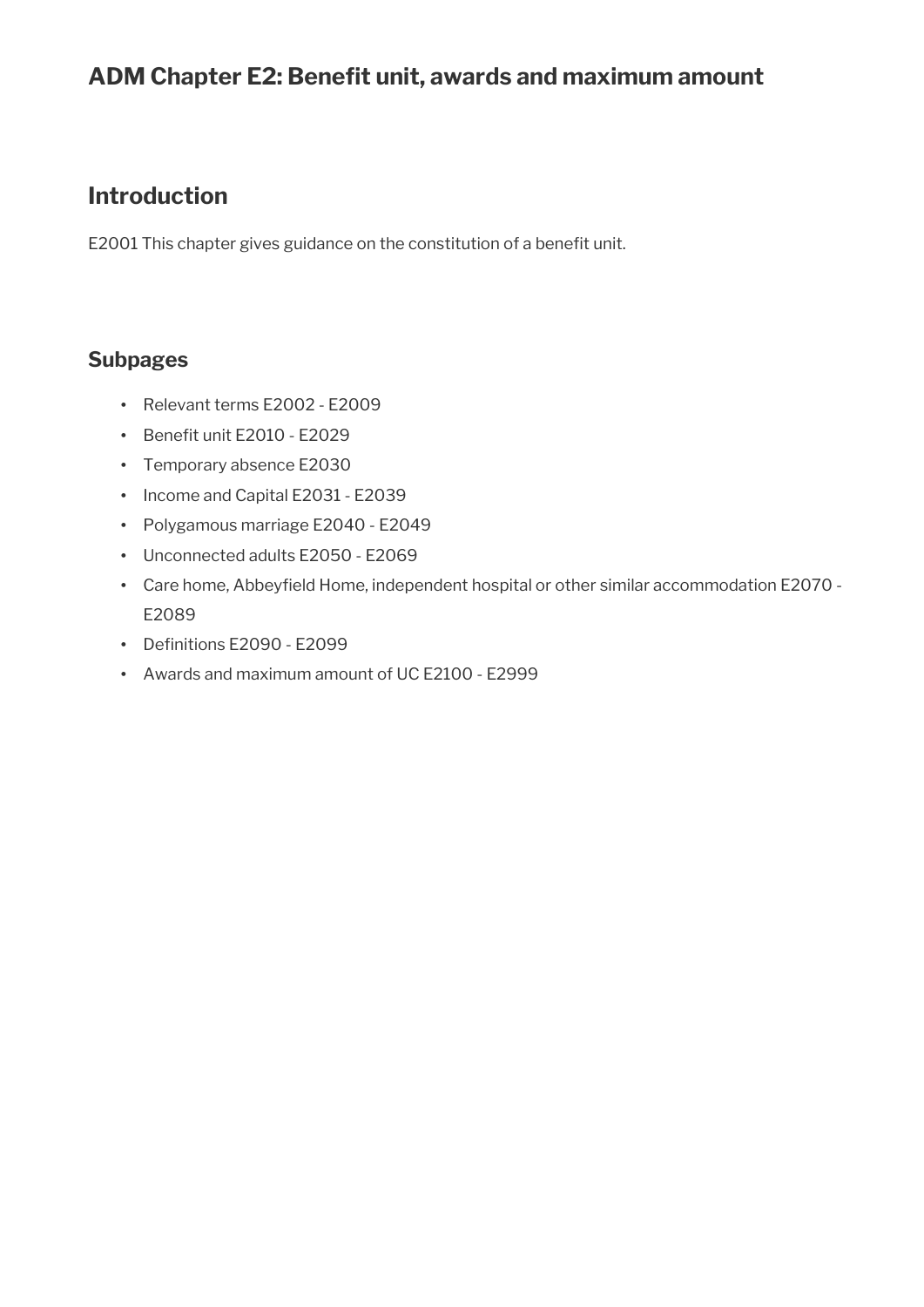# **Relevant terms E2002 - E2009**

[Claimant](#page-1-0) E2002

[Couples](#page-1-2) E2003

[Household](#page-1-1) E2004 - E2007

#### <span id="page-1-0"></span>**Claimant**

E2002 A claimant $^{\rm 1}$  means either a single claimant or each of joint claimants.

#### 1 [WR Act 12, s 40](https://www.legislation.gov.uk/ukpga/2012/5/section/40)

#### <span id="page-1-2"></span>**Couples**

E2003 Couple<sup>1</sup> means

**1.** two people who are married to, or civil partners of, each other and are members of the same household **or**

**2.** two people who are not married to, or civil partners of, each other but are living together as if they were a married couple or civil partners.

#### 1 [WR Act 12, s 39\(1\)](https://www.legislation.gov.uk/ukpga/2012/5/section/39)

 $\mathsf{Note:}$  From 10.12.14, in England and Wales, a civil partnership may be converted into a marriage $^1$ . When this happens, the marriage is treated as subsisting from the date the civil partnership was formed<sup>2</sup>. From 16.12.14, in Scotland, a civil partnership may be converted into a marriage<sup>3</sup>. Couples in Scotland also have the option to have a marriage ceremony. In either case, the marriage is treated as subsisting from the date the civil partnership was formed $^4\!$ .

```
1 Marr (SSC) Act 13, s9; Marriage of Same Sex Couples (Conversion of Civil Partnership) Regulations
                                                                                                2014;
2 Marr (SSC) Act 13, s9(6); 3 Marr & CP (Scot) Act 14; 4 Marr & CP (Scot) Act 14 (Commencement No. 3
     Saving, Transitional Provisions and Revocation) Order 2014, art 3 para from e4 about civil partner
                                                                                 convert to marriage
```
#### <span id="page-1-1"></span>**Household**

E2004 Household is not defined in legislation. It should be given its normal everyday meaning, that is a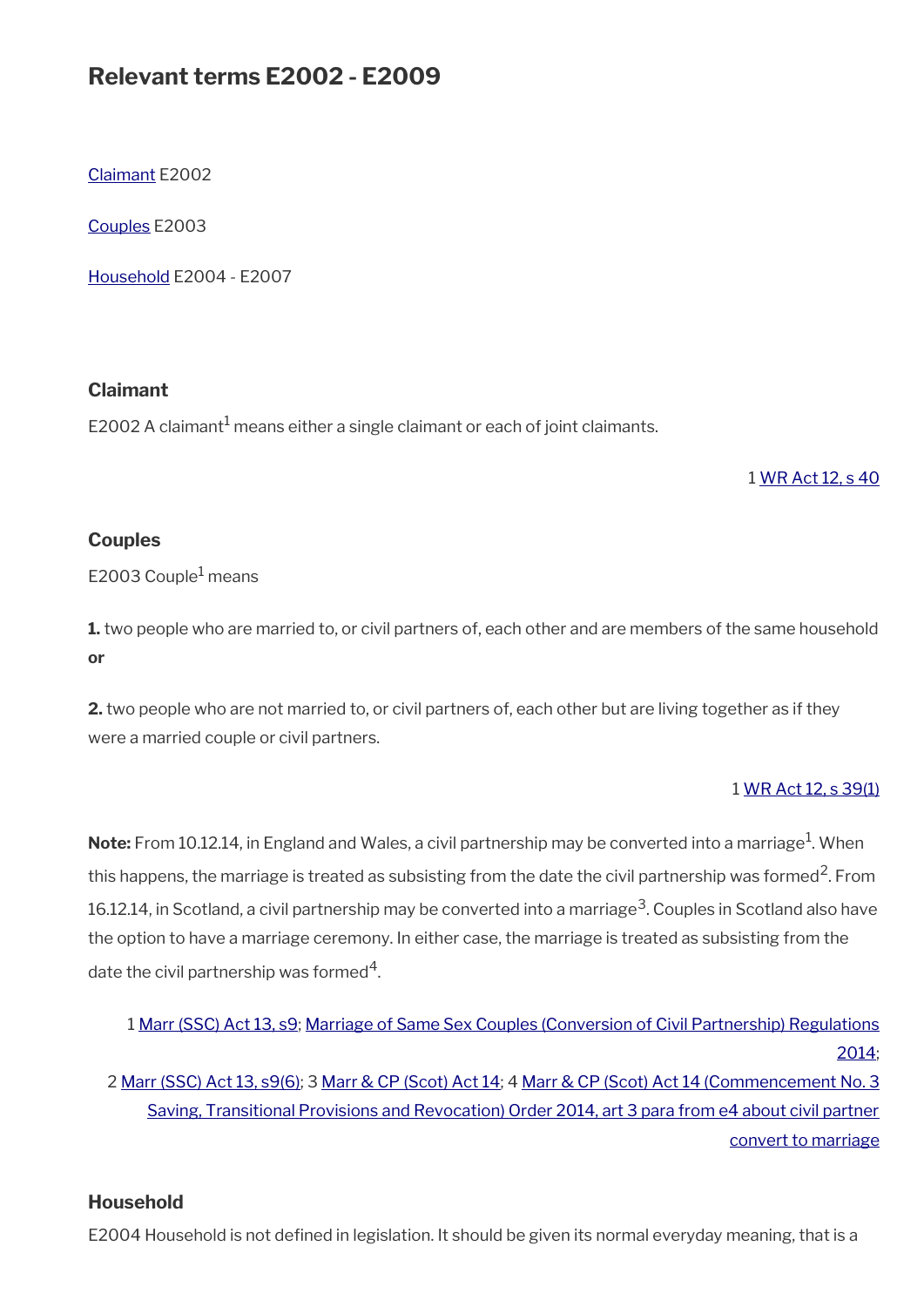domestic establishment containing the essentials of home life $^1\!\!$ . Household may refer to people held together by a particular kind of tie, even if temporarily separated<sup>2</sup>. People living in one dwelling (for example a house, fat or caravan) do not necessarily live together in the same household.

1 R(SB)4/83; 2 Santos v Santos [1972] All ER 246

E2005 To be members of the same household means that they

**1.** live in the same house, flat, apartment, caravan or other dwelling place and neither normally lives in another household **and**

**2.** both live there regularly, apart from absences necessary for employment, to visit relatives, etc.

E2006 People living in one dwelling are not necessarily living together in the same household. Examples are

**1.** lodgers or students who necessarily share a single gas/electricity supply etc. and may have an arrangement to share costs for items such as food and cleaning materials **or**

**2.** two people who are married to each other or who are a civil partner of each other who separate and refuse to leave the home. They should claim as single claimants.

#### **Example**

Andy and Aniza are estranged and continue to live in the same house. They do not financially support each other or share domestic and social activities. One partner is reluctant to leave, until a satisfactory fnancial agreement has been reached with the other partner. They each have separate households and as such each claim UC as a single person.

E2007 Two people who are neither married to each other nor a civil partner of each other may be members of the same household. See ADM Chapter E4 for the considerations of whether they share a household.

E2008 -2009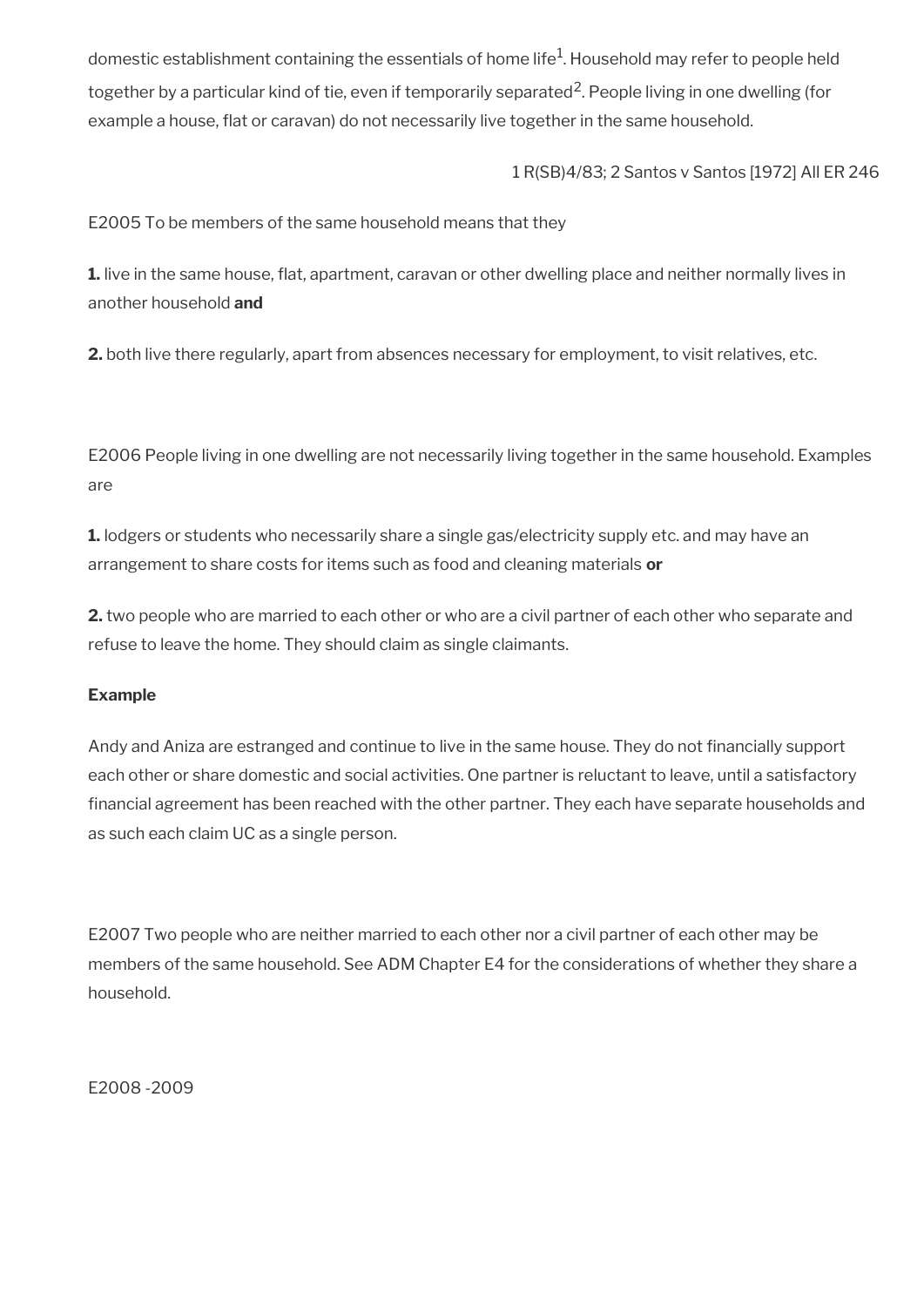# **Benefit unit E2010 - E2029**

[Introduction](#page-3-1) E2010

[What are the basic conditions for UC](#page-3-0) E2011

[Single claimant](#page-4-1) E2012

[Couples - joint claimants](#page-4-0) E2013 - E2029

## <span id="page-3-1"></span>**Introduction**

E2010 In most cases the UC benefit unit will comprise of all the people in a household (see Chapter E4 for meaning of membership of household). A UC benefit unit can consist of

**1.** a single claimant (see E2012) **or**

**2.** members of a couple (see E2013)

that meet all the basic conditions for UC and any child or qualifying young person for whom either or both are responsible (see ADM chapter F1).

This applies even if any of these people are temporarily living away from the other members of the benefit unit, for example to work or visit relatives.

## <span id="page-3-0"></span>**What are the basic conditions for UC**

E2011 A person meets the basic conditions $^1$  who

- **1.** is at least 18 years old **and**
- **2.** has not reached the qualifying age for SPC **and**

**3.** is in GB **and**

- **4.** is not receiving education **and**
- **5.** has accepted a claimant commitment.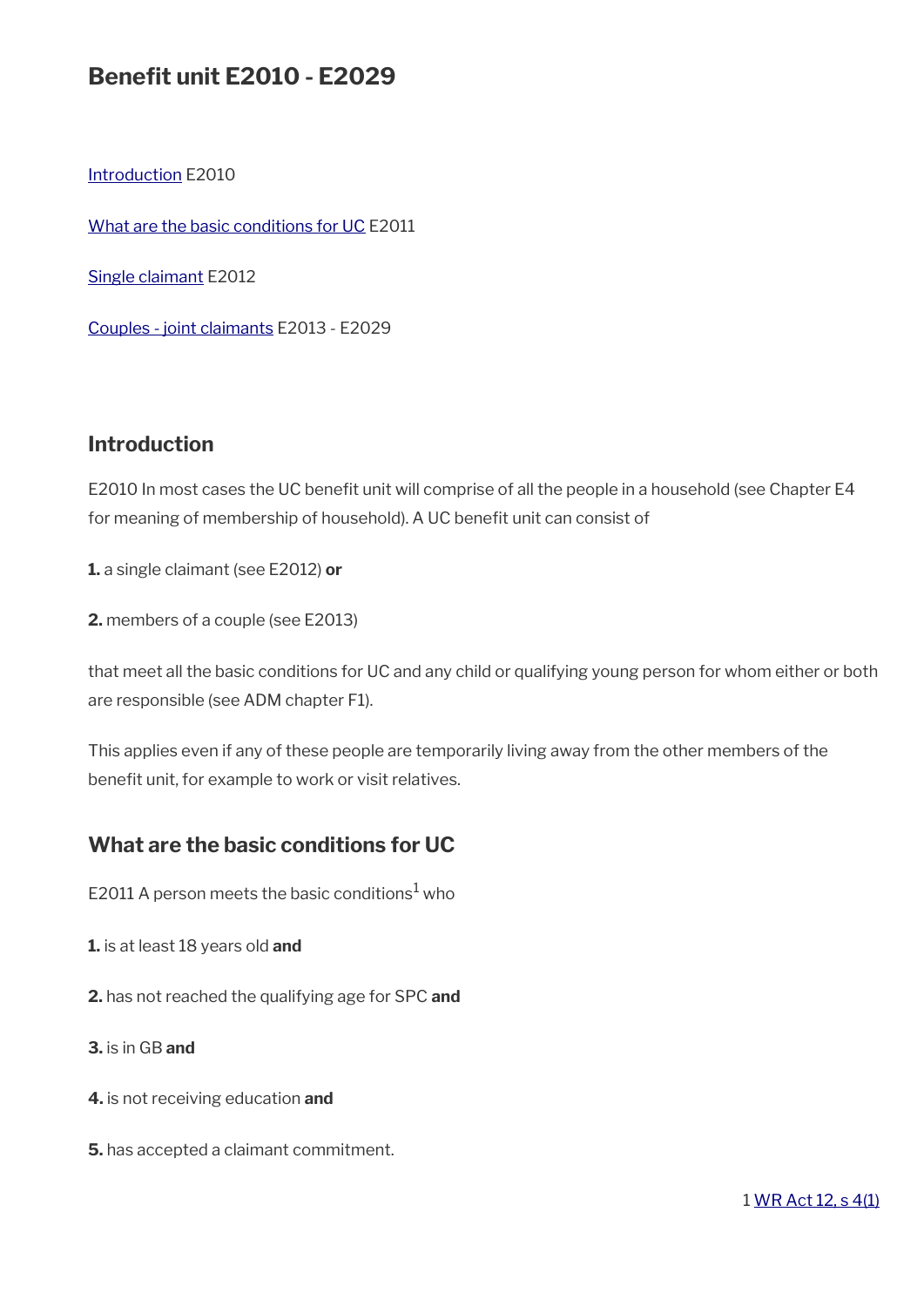## <span id="page-4-1"></span>**Single claimant**

E2012 A benefit unit can consist of a single claimant where that person

**1.** meets all the basic conditions for UC **and**

**2.** they are

**2.1** not a member of a couple **or**

**2.2** in some circumstances, a member of a couple but the other partner does not meet all the UC basic conditions (see E2017 & E2021).

This benefit unit may also include any child or qualifying young person, for whom the claimant is responsible (see ADM Chapter F1).

## **Example 1**

Karen lives in her parent's household having just returned from university. She is now looking for work and claims UC. Karen is a single claimant and forms her own benefit unit.

## **Example 2**

Jane and Tom are married and living together in a rented flat, Jane is aged 17 and Tom aged 19. They claim UC but Tom is required to claim for himself as a single person because Jane is under 18 years old and as such does not satisfy the basic conditions.

## **Example 3**

Leonard and Howard are brothers, aged 20 and 21, who are in the process of buying flat that they will share. Leonard claims UC. Leonard and Howard are not a couple and as such Leonard forms his own benefit unit and claims as a single person.

## **Example 4**

Married couple Andy and Aniza are estranged and continue to live in the same house. They do not fnancially support each other or share domestic and social activities. One partner is reluctant to leave, until a satisfactory financial agreement has been reached with the other partner. They each have separate households and as such each claim UC as a single person

## <span id="page-4-0"></span>**Couples - joint claimants**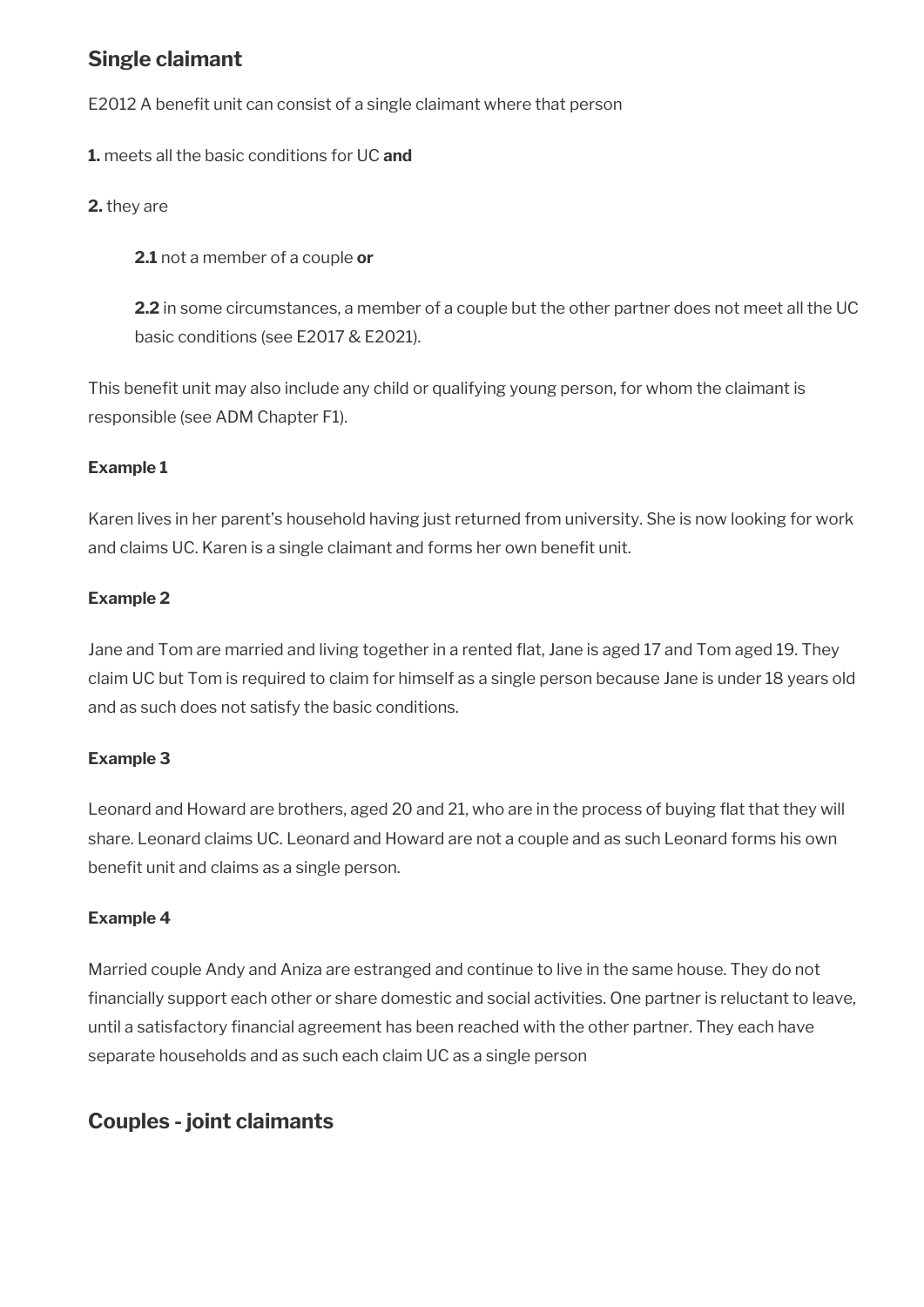## **Both meet all the basic conditions**

E2013 A benefit unit consists of joint claimants where the two people are members of a couple and both meet all the basic conditions $^1$  for UC. This benefit unit also includes any child or qualifying young person, for whom they are responsible (see ADM Chapter F1).

## 1 [WR Act 12, s 4\(1\)](https://www.legislation.gov.uk/ukpga/2012/5/section/4)

**Note:** this includes where one or both members are 16 or 17 and fall within the circumstances where the minimum age of 16 applies  $\rm _1$ 

## 1 [UC Regs, reg 8](https://www.legislation.gov.uk/uksi/2013/376/regulation/8)

#### **Example**

Kevin and Tanya claim UC. They are married and have four children and they all live together in a local authority property. The UC benefit unit comprises of Kevin, Tanya and all four children.

E2014 The requirement for both members of the couple to meet all the basic conditions of UC is modifed in the circumstances described in E2015 – E2021.

## **One member of the couple does not meet all the basic conditions**

E2015 The modifed circumstances where one member of the joint claim couple does not meet all of the basic UC conditions arises where they are

**1.** over pension age<sup>1</sup> (see E2016) **or** 

**2.** in education2 (see E2016) **or**

**3.** under 18<sup>3</sup> (see E2017) **or**

**4.** not in GB<sup>4</sup> (see E2017) **or**

 ${\bf 5}.$  a person who has not accepted a claimant commitment $^5$  (see E2018).

1 [UC Regs, reg 3\(2\)\(a\);](https://www.legislation.gov.uk/uksi/2013/376/regulation/3) 2 [reg 3\(2\)\(b](https://www.legislation.gov.uk/uksi/2013/376/regulation/3)); 3 [reg 3\(3\)\(a\);](https://www.legislation.gov.uk/uksi/2013/376/regulation/3) 4 [reg 3\(3\)\(b\);](https://www.legislation.gov.uk/uksi/2013/376/regulation/3) 5 [WR Act 12, s 4\(1\)\(e\).](https://www.legislation.gov.uk/ukpga/2012/5/section/4)

#### **One member is over pension age or in education**

E2016 Where one member of a couple meets all the basic UC conditions but the other member of the couple does not meet the basic UC condition because

**1.** they have reached the qualifying age for SPC<sup>1</sup> (see ADM Chapter E1) **or**

**2.** they are receiving education $^2$  (see ADM Chapter E1)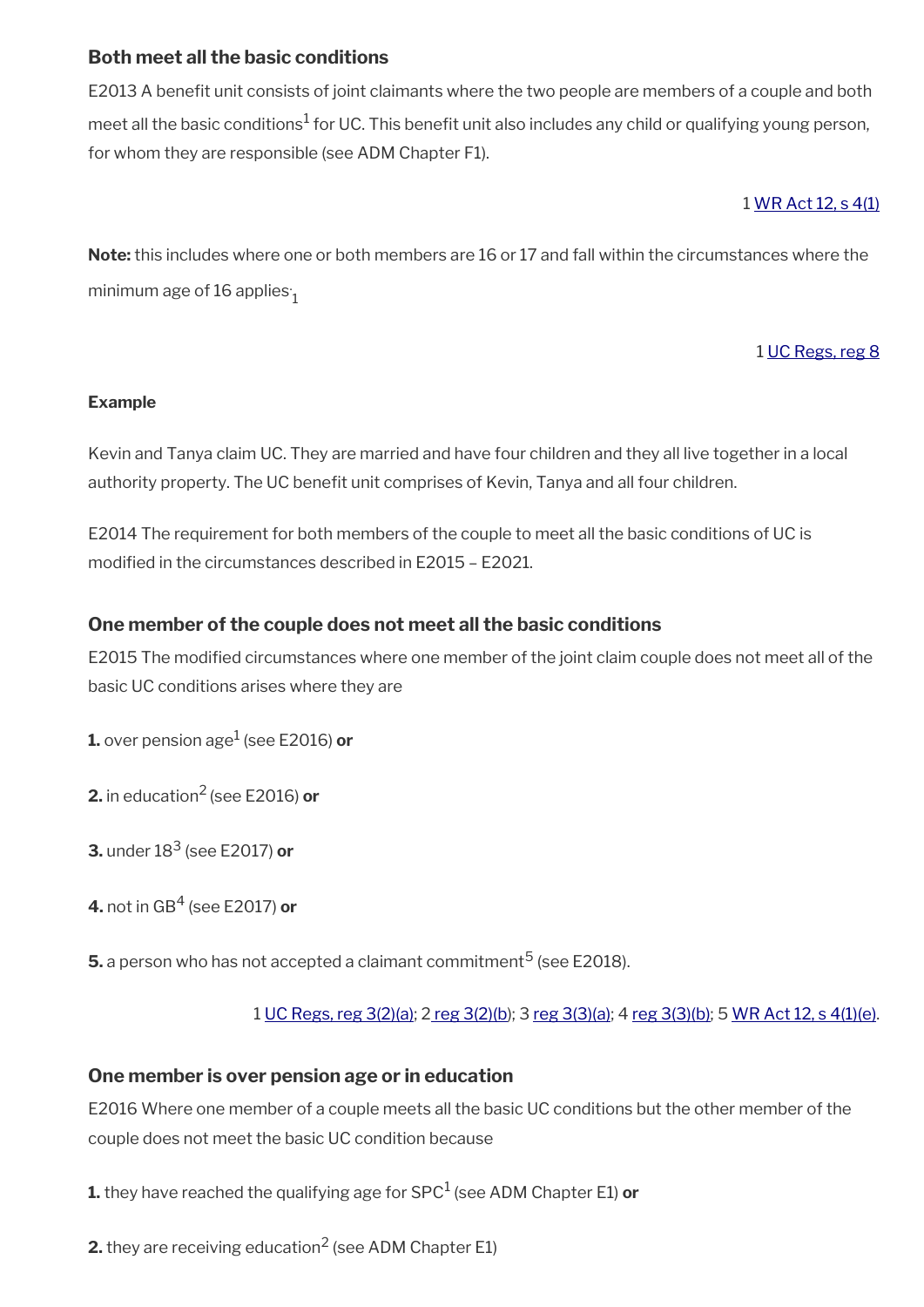then that ineligible person is treated in the same way as if they had met the UC basic conditions and will remain part of the benefit unit<sup>3</sup>. The UC standard allowance for a couple is awarded (and, if appropriate, any elements).

**Note:** Where the qualifying age for SPC has been reached by a party who is to be treated as a single person because the other member of the couple fall into one of the categories at paragraphs [E2017,](http://intranet.dwp.gov.uk/manual/advice-decision-making-adm/benefit-unit-e2010-e2029) [E2021](http://intranet.dwp.gov.uk/manual/advice-decision-making-adm/benefit-unit-e2010-e2029) and [E2022](http://intranet.dwp.gov.uk/manual/advice-decision-making-adm/benefit-unit-e2010-e2029), they may claim or remain entitled to SPC or pension-age HB as a single person

#### 1 [WR Act 12, s 4\(1\)\(b\)](https://www.legislation.gov.uk/ukpga/2012/5/section/4); 2 [s 4\(1\)\(d\)](https://www.legislation.gov.uk/ukpga/2012/5/section/4); 3 [UC Regs, reg 3\(2\)\(a\) & \(b\)](https://www.legislation.gov.uk/uksi/2013/376/regulation/3)

#### **Example 1**

Bernie and Fabiana are married and living together in a rented flat. Bernie is aged 72 and Fabiana is aged 54. They claim UC. Bernie does not meet all the basic conditions for UC because he is over pension age however he is treated as if he had met all the conditions and the UC standard allowance for a couple is awarded.

#### **Example 2**

Jane and Tom are married and living together in a rented fat, Jane is aged 19 and unemployed whilst Tom, aged 20, is studying for a degree. They claim UC. Tom does not meet all the basic conditions for UC because he is receiving education however he is treated as if he had met all the conditions and claim as a joint claim couple can progress.

#### **One member is under 18 or not in GB**

E2017 Where one member of a couple meets all the basic UC conditions but the other member of the couple does not meet the basic UC condition because

**1.** they are under 18 years old $^1$  and do not fall within any of the circumstances $^2$  where a person may be entitled from the age of 16 (see ADM Chapter E1) **or**

**2.** they are not in GB,<sup>3</sup> or are treated as not being in GB<sup>4</sup> (see ADM Chapter C1)

then the claim is treated as that of a single person and the benefit unit<sup>5</sup> will be comprised of the claimant that does meet all the UC conditions (and any child or QYP for whom the claimant is responsible). The UC standard allowance for a single person is awarded (and, if appropriate, any elements).

1 [WR Act 12, s 4\(1\)\(a\);](https://www.legislation.gov.uk/ukpga/2012/5/section/4) 2 [s 4\(3\)](https://www.legislation.gov.uk/ukpga/2012/5/section/4); 3 s [4 \(1\)\(c\)](https://www.legislation.gov.uk/ukpga/2012/5/section/4); 4 [UC Regs, reg 9\(1\)](https://www.legislation.gov.uk/uksi/2013/376/regulation/9);5 [UC Regs, reg 3\(3\)\(a\) & \(b\)](https://www.legislation.gov.uk/uksi/2013/376/regulation/3)

#### **Example**

Jane and Tom are married and living together in a rented flat, Jane is aged 17 and Tom aged 19. They claim UC; however Tom is required to claim for himself as a single person because Jane is under 18 years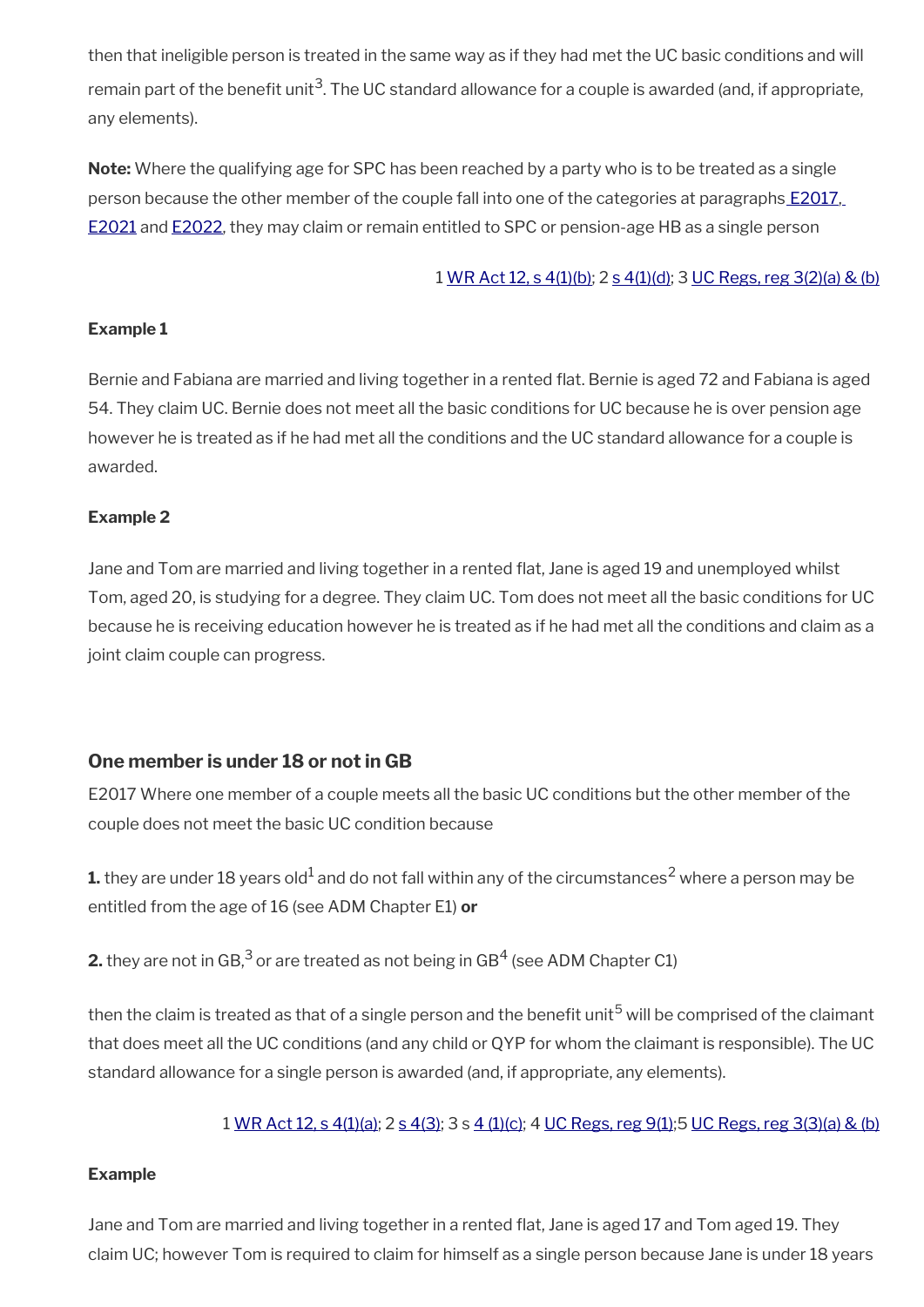old and as such does not satisfy the basic conditions.

 $\mathsf{Note:}$  If Jane fell into one of the prescribed circumstances $^1$ , for example if she was pregnant and within  $11$ weeks of her expected date of confnement or perhaps if she had regular and substantial caring responsibilities for a severely disabled person then Jane and Tom could make a joint claim as a couple because Jane would now fall into one of the prescribed circumstances where the minimum age of 16 applies.

1 [UC Regs, reg 8](https://www.legislation.gov.uk/uksi/2013/376/regulation/8)

## **One member does not accept their claimant commitment**

E2018 Where

**1.** a claim is made by members of a couple jointly **and**

**2.** one member of the couple does not meet the basic UC condition because they have not accepted, or are not exempt from providing a claimant commitment $^1$  (see ADM Chapter E1)

then the whole claim fails and there is no benefit unit $^1$  (see ADM Chapter E1).

## 1 [WR Act 12, s 3\(2\)\(a\)](https://www.legislation.gov.uk/ukpga/2012/5/section/3)

#### **Example**

Kevin and Tanya claim UC. They are married and have four children and they all live together in a local authority property. Tanya has accepted her commitment. On the day that he is due to accept his claimant commitment, Kevin phones the Jobcentre to say that he cannot attend because his washing machine has broken and an engineer is due to fix it that day. The DM does not treat Kevin as having accepted his claimant commitment because it is not unreasonable to expect Kevin to arrange with Tanya to deal with the engineer. As one of the couple does not meet the basic condition of having a claimant commitment the UC couple claim fails.

#### E2019

## **One member of the couple is not entitled to UC**

E2020 Where one member of the joint claim couple is not entitled to UC $^1$  because they are

## **1.** a prisoner2**or**

**2.** a member of a religious order<sup>3</sup>

then there are other rules which have a bearing on the claim or structure of the benefit unit (see E2021).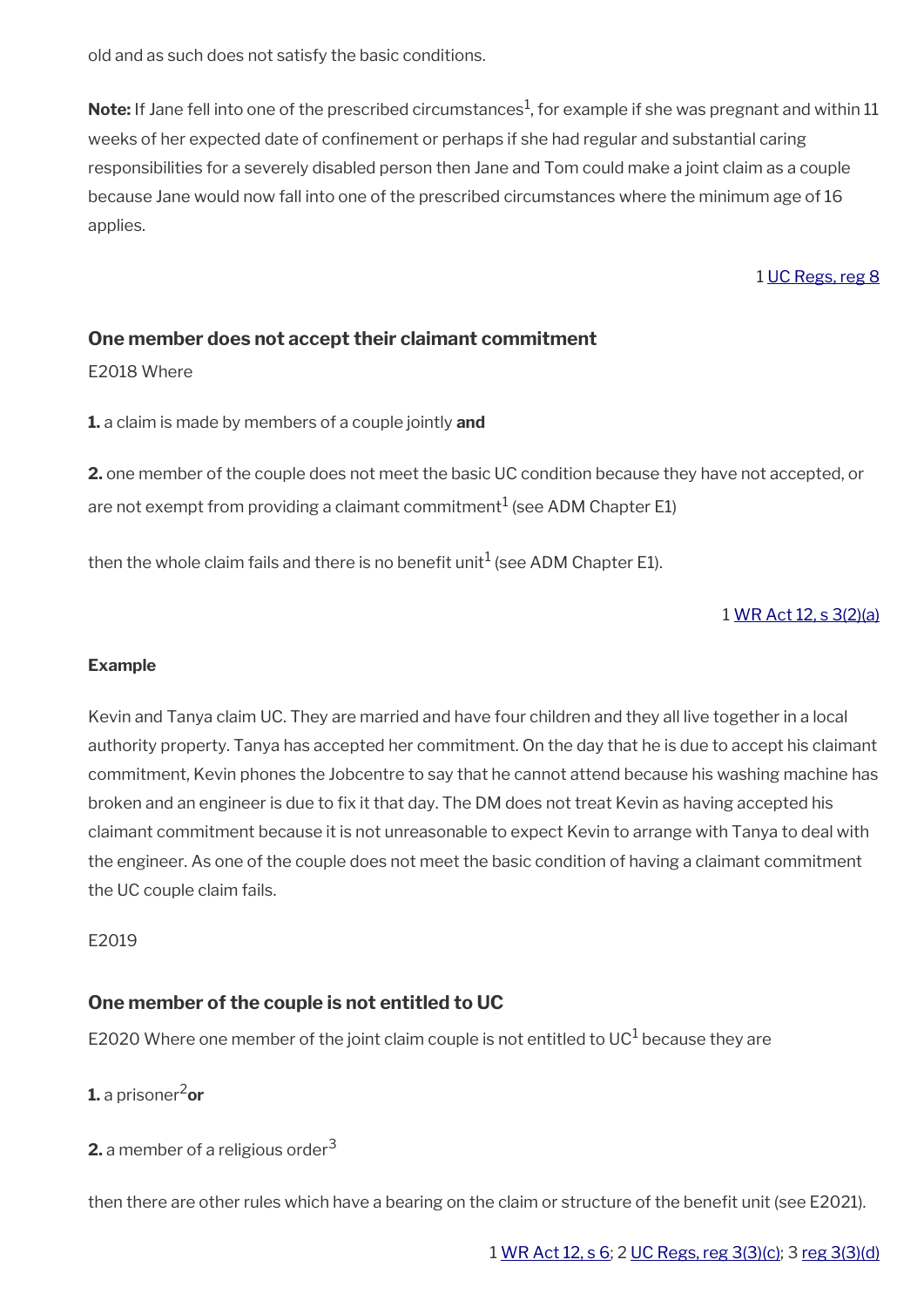## **One member is a prisoner or member of a religious order**

E2021 Where one member of a couple meets all the basic UC conditions but the other member of the couple does not meet the UC entitlement conditions because they are

**1.** a prisoner (see ADM Chapter E3030) **or**

 $\mathbf 2.$  a member of a religious order $^1$  (see ADM Chapter E3010)

then the claim is treated as that of a single person and the benefit unit<sup>2</sup> is comprised of the claimant that does meet the UC conditions and any child or qualifying young person The UC standard allowance for a single person is awarded (and, if appropriate, any elements).

1 [UC Regs, reg 19\(1\)](https://www.legislation.gov.uk/uksi/2013/376/regulation/19) ; 2 [reg 3\(3\)\(c\) & \(d\)](https://www.legislation.gov.uk/uksi/2013/376/regulation/3)

#### **Example**

Rosie and Jim submit a claim for UC. Rosie advises that Jim will be absent from the household for a short period as he has been sentenced to 3 months in prison. Rosie is required to claim UC for herself as a single person because Jim is a prisoner and as such he does not satisfy the entitlement conditions.

## **One member is a psic**

E2022 Where one member of a couple meets all the basic UC conditions but the other member is a person subject to immigration control (psic) the member who meets the conditions can make a claim as a single person $1$ 

**Note:** Although the standard allowance is that of a single person the amount of UC awarded to this type of claimant will still have regard to any appropriate income and capital received and possessed by the disregarded member of the couple<sup>2</sup>.

1 [UC Regs, reg 3\(3\)\(e\)](https://www.legislation.gov.uk/uksi/2013/376/regulation/3); 2 [UC Regs, reg 18\(2\)](https://www.legislation.gov.uk/uksi/2013/376/regulation/18) & [22\(3\)](https://www.legislation.gov.uk/uksi/2013/376/regulation/22)

E2023 – E2029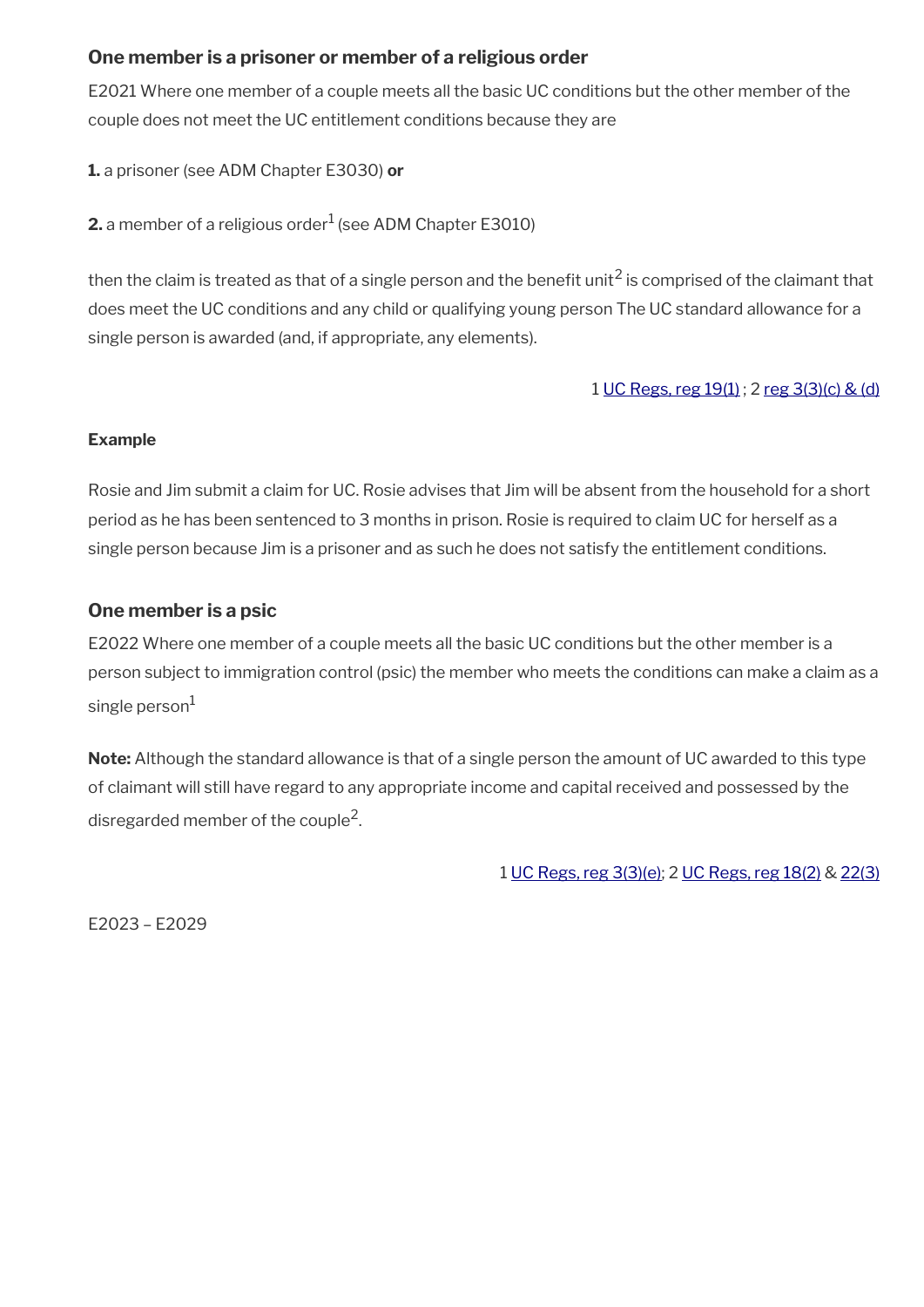# **Temporary absence E2030**

[Temporary absence](#page-9-0) E2030

## <span id="page-9-0"></span>**Temporary absence**

E2030 A person who is living away from their partner ceases to be treated as a member of a couple and part of the same benefit unit where they are

**1.** absent from the household **or**

**2.** expected to be absent from the household

for 6 months $^1$  or more.

**Note:** Different rules apply where that temporary absence is from GB (see ADM Chapter C1)

1 [UC Regs, reg 3\(6\)](https://www.legislation.gov.uk/uksi/2013/376/regulation/3)

#### **Example 1**

Huw is claiming UC. He and his wife Isobel and their three children are all part of the same household/benefit unit. Isobel is involved in a road accident and is admitted to hospital. She needs prolonged treatment and rehabilitation and is expected to be in hospital about 4 months. Because Isobel's absence is not expected to last for more than 6 months the DM treats Isobel as part of Huw's household during her absence.

#### **Example 2**

Huw is claiming UC. He and his wife Isobel and their three children are all part of the same household/benefit unit. Isobel is involved in a road accident and is admitted to hospital. She needs prolonged treatment and rehabilitation and is expected to be in hospital about 6 months. The DM continues to treat Isobel as part of Huw's household during her absence. After 4 months Huw reports that Isobel's treatment is progressing slower than expected and she will be in hospital for at least another 4 months. The DM decides Isobel is no longer a member of Huw's beneft unit because it is now known that her total absence is expected to be in excess of 6 months, as they are no longer a joint claim couple the award is terminated. The termination is effective from the frst day of the assessment period in which Huw reported Isobel's slower progression. To continue receiving beneft Huw will have to make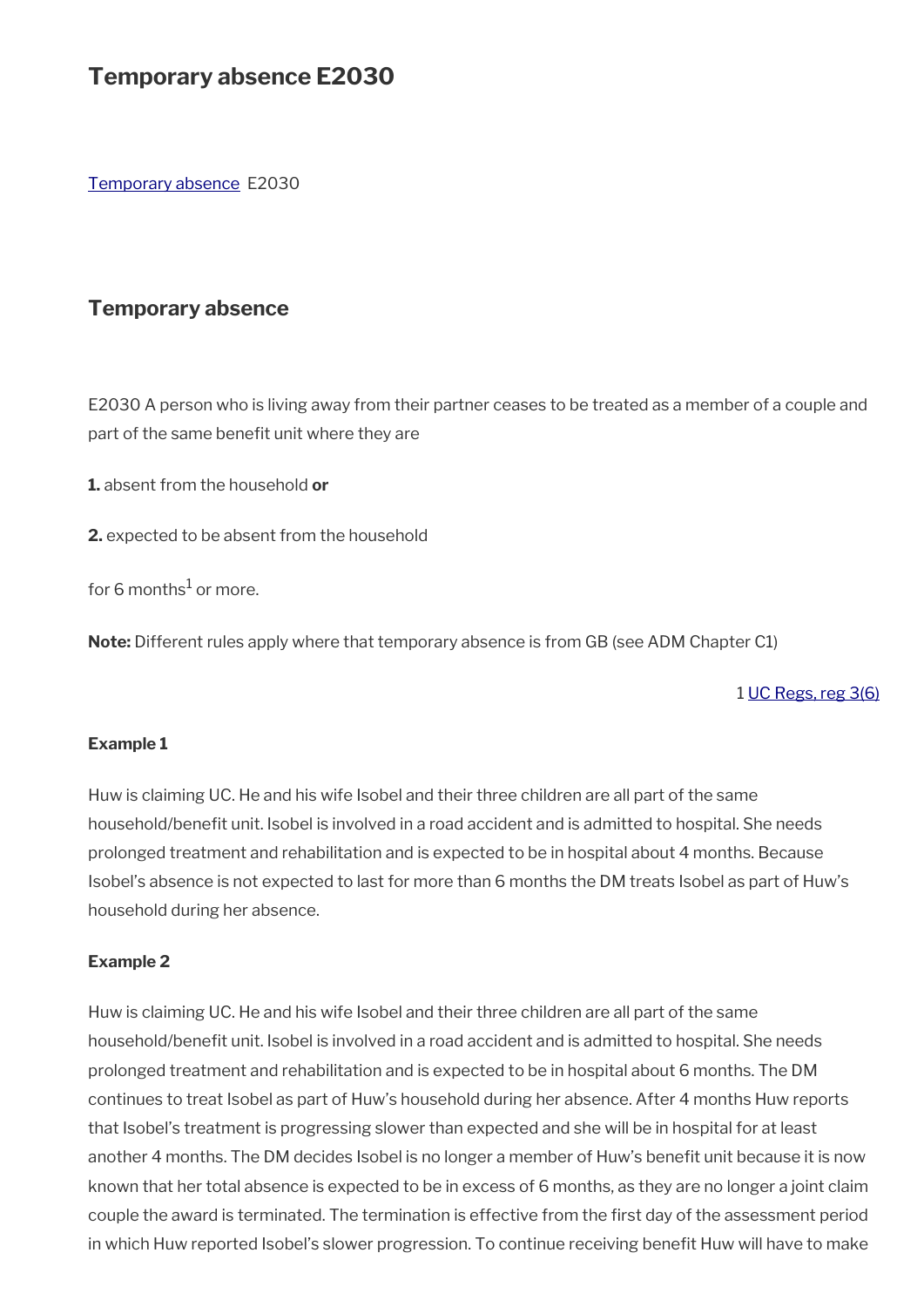a new claim. Isobel will be entitled to UC as a single person without the need to submit a claim.

#### **Example 3**

Huw is claiming UC. He and his wife Isobel and their three children are all part of the same household/benefit unit. Isobel is involved in a road accident and is admitted to hospital. She needs prolonged treatment and rehabilitation and is expected to be in hospital about 10 months. The DM decides Isobel is not a member of Huw's benefit unit from the outset of Isobel's admission to hospital, this also means that their joint claim is terminated and Huw will have to re-claim UC to continue receiving benefit for himself and his children. Isobel is entitled to UC as a single person without the need to make a claim from the first day of the assessment period in which she was admitted to hospital.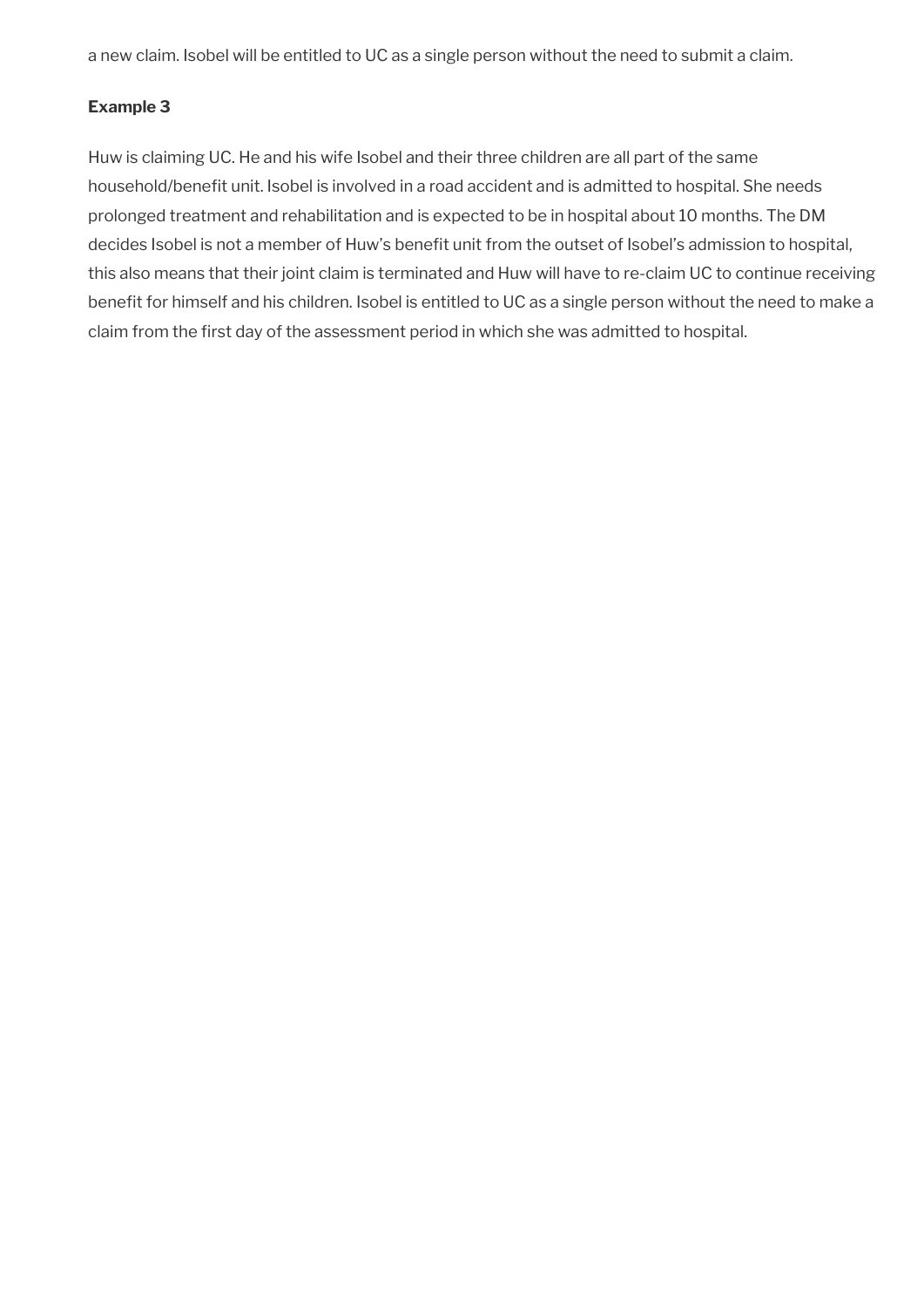# **Income and Capital E2031 - E2039**

[Income and capital](#page-11-0) E2031 - E2039

## <span id="page-11-0"></span>**Income and Capital**

E2031 Where the benefit units described above at E2017 and E2021 consist of

**1.** a single person **and**

**2.** if appropriate, any child or qualifying young person for whom they are responsible

the amount of UC awarded to that benefit unit claimant will still have regard to any earned income, unearned income and capital of the disregarded member of the couple $^1$ . See E2205 for the work allowance and 63% calculation appropriate to earned income.

#### 1 [UC Regs, reg 3\(3\)](https://www.legislation.gov.uk/uksi/2013/376/regulation/3) & [18\(2\)](https://www.legislation.gov.uk/uksi/2013/376/regulation/18) & [22\(3\)](https://www.legislation.gov.uk/uksi/2013/376/regulation/22)

#### **Example**

Jill arrives in the UK from South Africa and moves in with her boyfriend Pete. She does not have an offer of a job but helps out in the shop for an hour or two when she can, for which she is paid £20 per week. The couple claims UC immediately on her arrival. Jill is a PSIC and treated as not in GB, the joint claim is treated as that of a single person and the benefit unit comprises of Pete. The UC maximum amount is made up of the standard allowance for a single person less a proportion of Jill's earnings.

**Note:** see E2190 for how to calculate the proportion of earnings to be deducted.

E2032 – E2039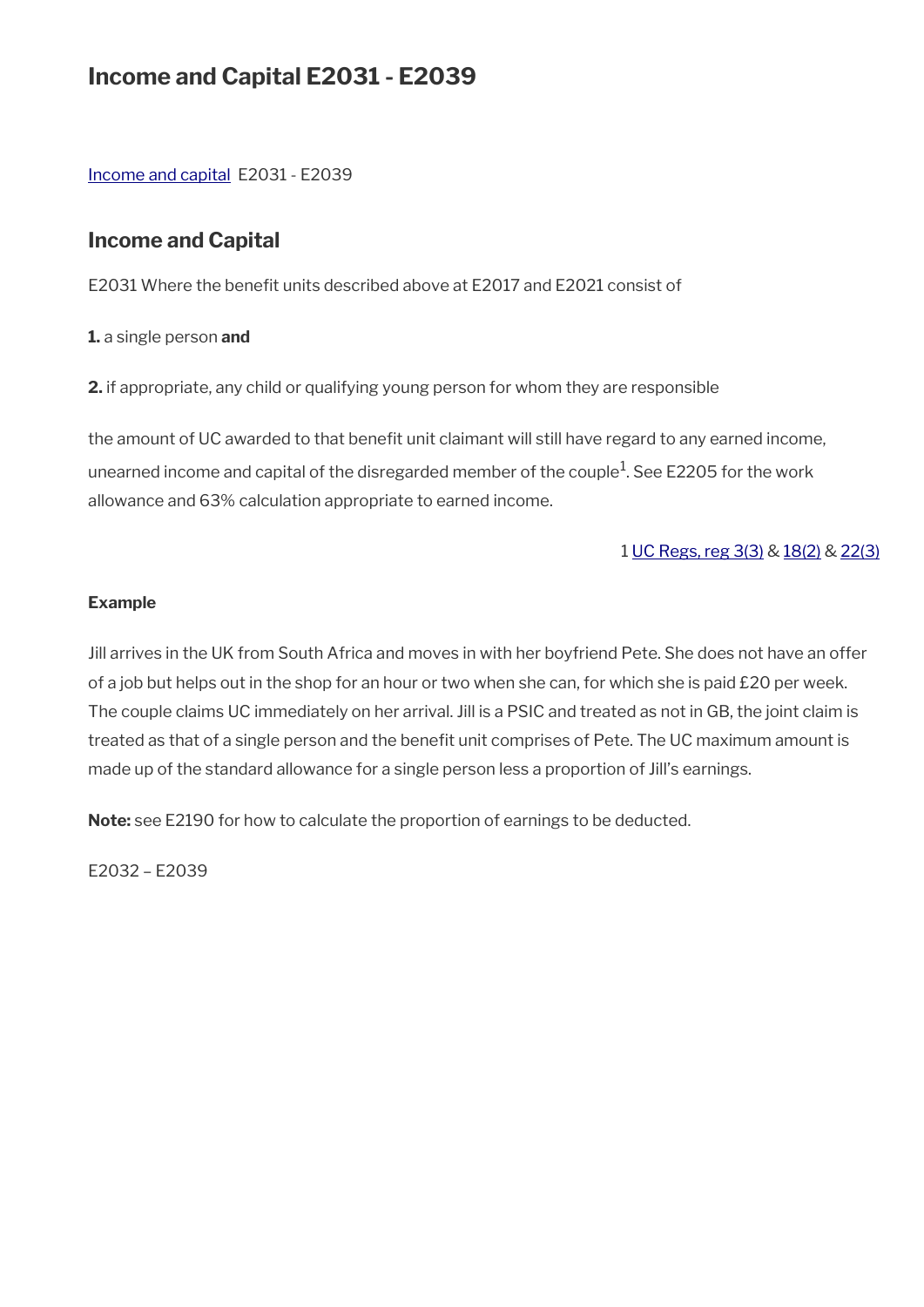# **Polygamous marriage E2040 - E2049**

[Polygamous marriage](#page-12-1) E2040 - E2041

[Members of a polygamous relationship](#page-12-0) E2042 - E2049

## <span id="page-12-1"></span>**Polygamous marriage**

E2040 Polygamous marriage means $^1$  any marriage in which

**1.** one of the parties to it is married to more than one person **and**

**2.** the ceremony took place in a country which allows polygamy.

#### 1 [UC Regs, reg 3\(5\)](https://www.legislation.gov.uk/uksi/2013/376/regulation/3)

E2041 Where there are more than two people that are party to a polygamous marriage living in the same household then the two people that will form the benefit unit shall be the two that were first married to each other $^1$  (if they meet the entitlement conditions). Any other subsequent party to the polygamous marriage will have to claim UC as a single person and form their own benefit unit, subject to meeting the basic conditions described at E2011.

#### 1 [UC Regs, reg 3\(4\)](https://www.legislation.gov.uk/uksi/2013/376/regulation/3)

#### **Example**

Abdul, Alkha and Fatima are parties to a polygamous marriage and make a claim to UC. Fatima is Abdul's second wife. The claim to UC is treated as a claim to UC by Fatima and she will form a benefit unit. Abdul and Alkha (his wife he married first) will have to make a fresh claim to UC to form their own benefit unit.

**Note:** The amount of UC awarded to the couple in this situation will not have regard to any income and capital received and possessed by the disregarded members of the polygamous marriage.

## <span id="page-12-0"></span>**Members of a polygamous relationship**

E2042 When a claimant has a relationship similar to marriage with two or more people, none of them can form an unmarried couple. The DM should treat each member of the relationship as a single claimant or,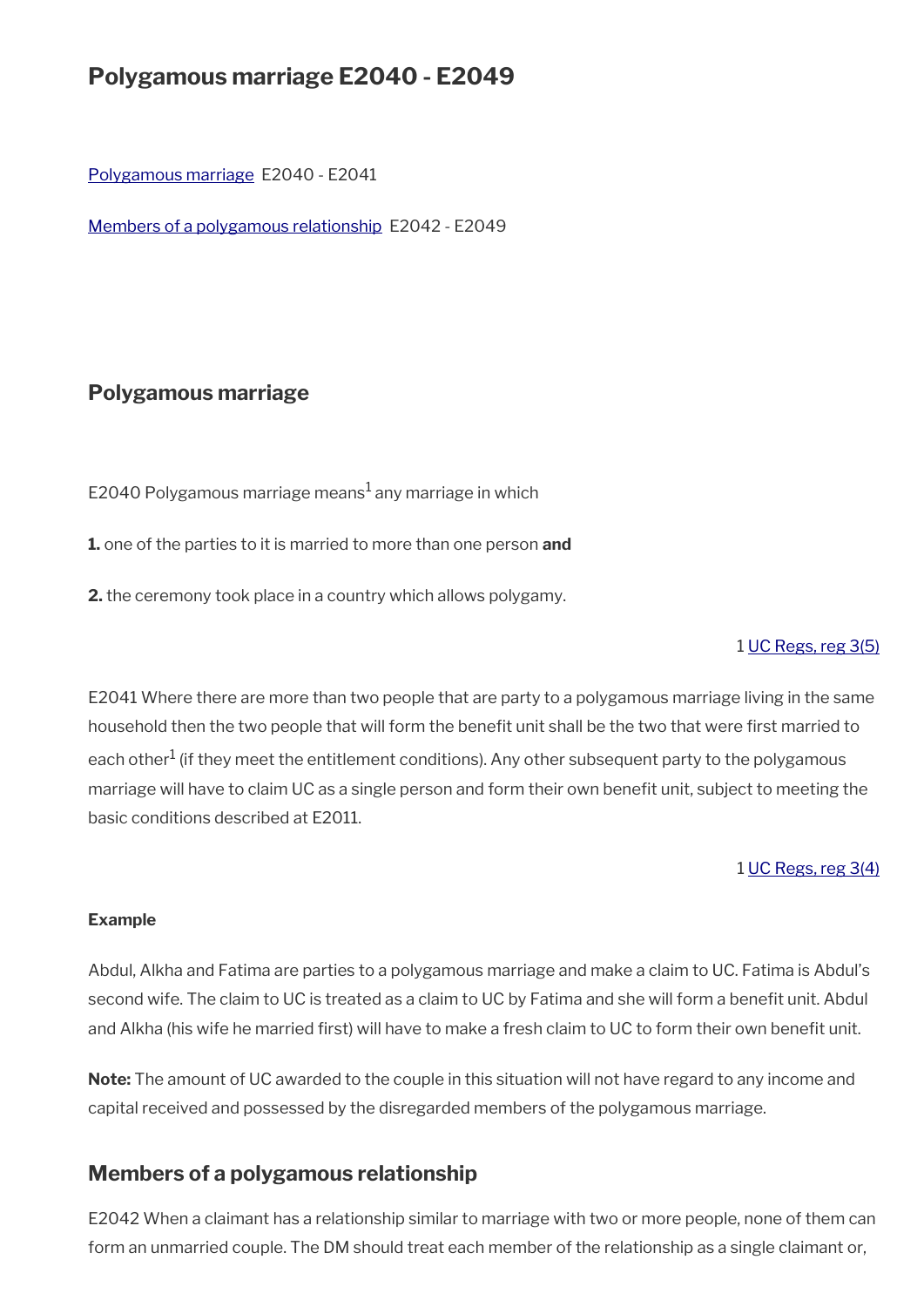if appropriate, lone parent.

## **Example 1**

Alan, Bronwyn and Carol live in the same home but are not married to each other. Alan who is aged 31, claims UC and states that he is in a multiple relationship with both Bronwyn and Carol. He is treated as a single claimant and is awarded the standard allowance for a person aged 25 or over. Bronwyn and Carol will also have to each make a separate claim as a single adult and form their own benefit units, subject to meeting the basic conditions described at E2011.

**Note:** If Alan was married to Bronwyn but states that he is also in a relationship with Carol then Alan would be treated as a member of a couple with his wife Bronwyn and awarded the standard allowance for a couple. Carol would be treated as single and would have to make a claim for herself.

E2043 – E2049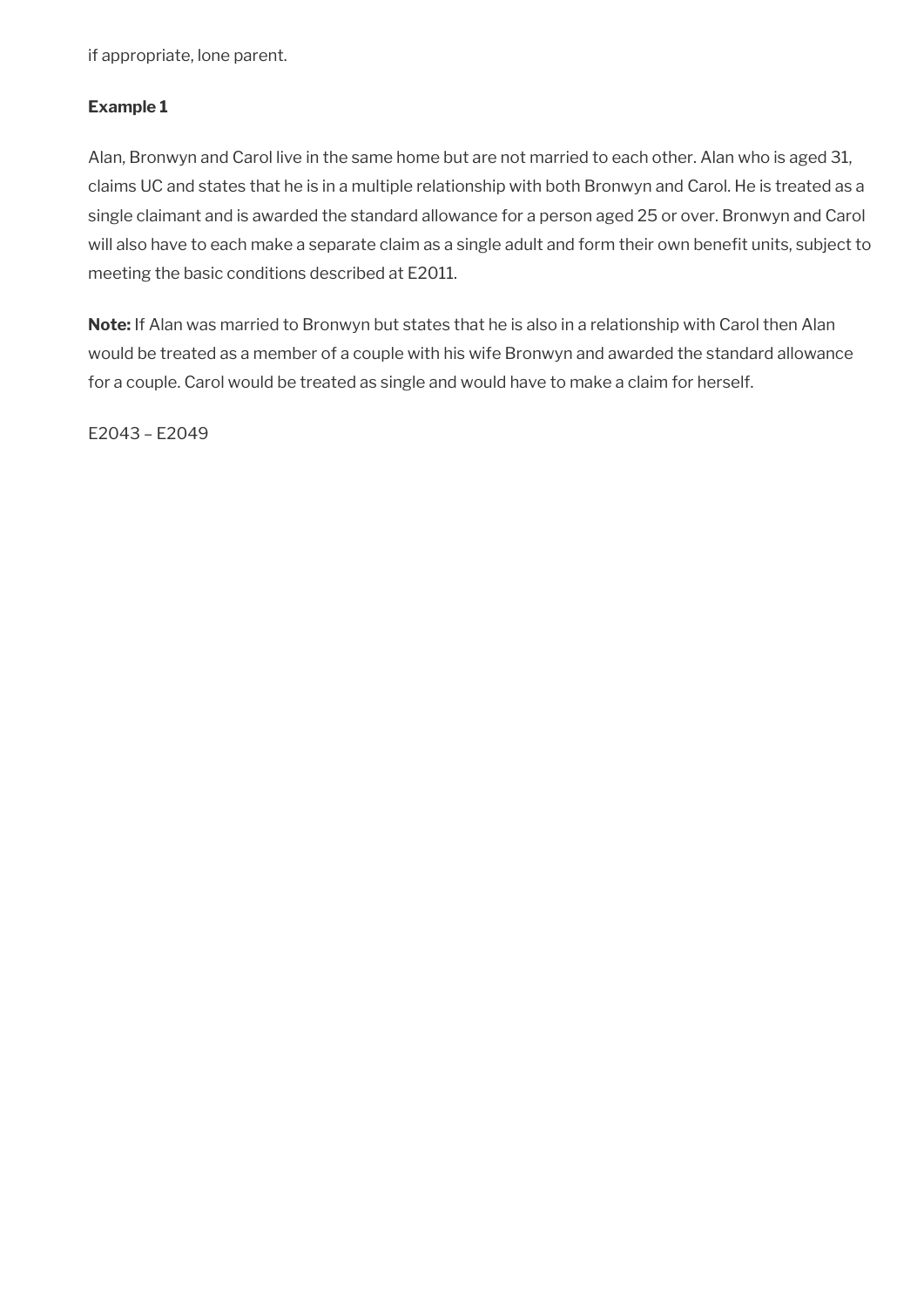# **Unconnected adults E2050 - E2069**

Unconnected adults E2050 - E2069

## **Unconnected Adults**

E2050 Any person who is

**1.** living in the same dwelling **and**

**2.** not part of the claimant's benefit claim (and not a person mentioned in E2015)

will be unconnected and will be able to make a benefit claim in their own right if they meet the entitlement conditions.

#### **Example 1**

Bill and Ben are brothers, aged 20 and 21, living together in a house. They are unconnected adults and will form benefit units in their own right.

#### **Example 2**

Abdul, Alkha and Fatima are living in the same household, they are parties to a polygamous marriage and make a claim to UC. Fatima is Abdul's second wife. The claim to UC is treated as a claim to UC by Fatima, she is an unconnected adult and will form a benefit unit on her own. Abdul and Alkha (his wife he married first) have to submit a further claim and they will form a separate benefit unit, subject to meeting the basic conditions described at E2011.

E2051 - E2069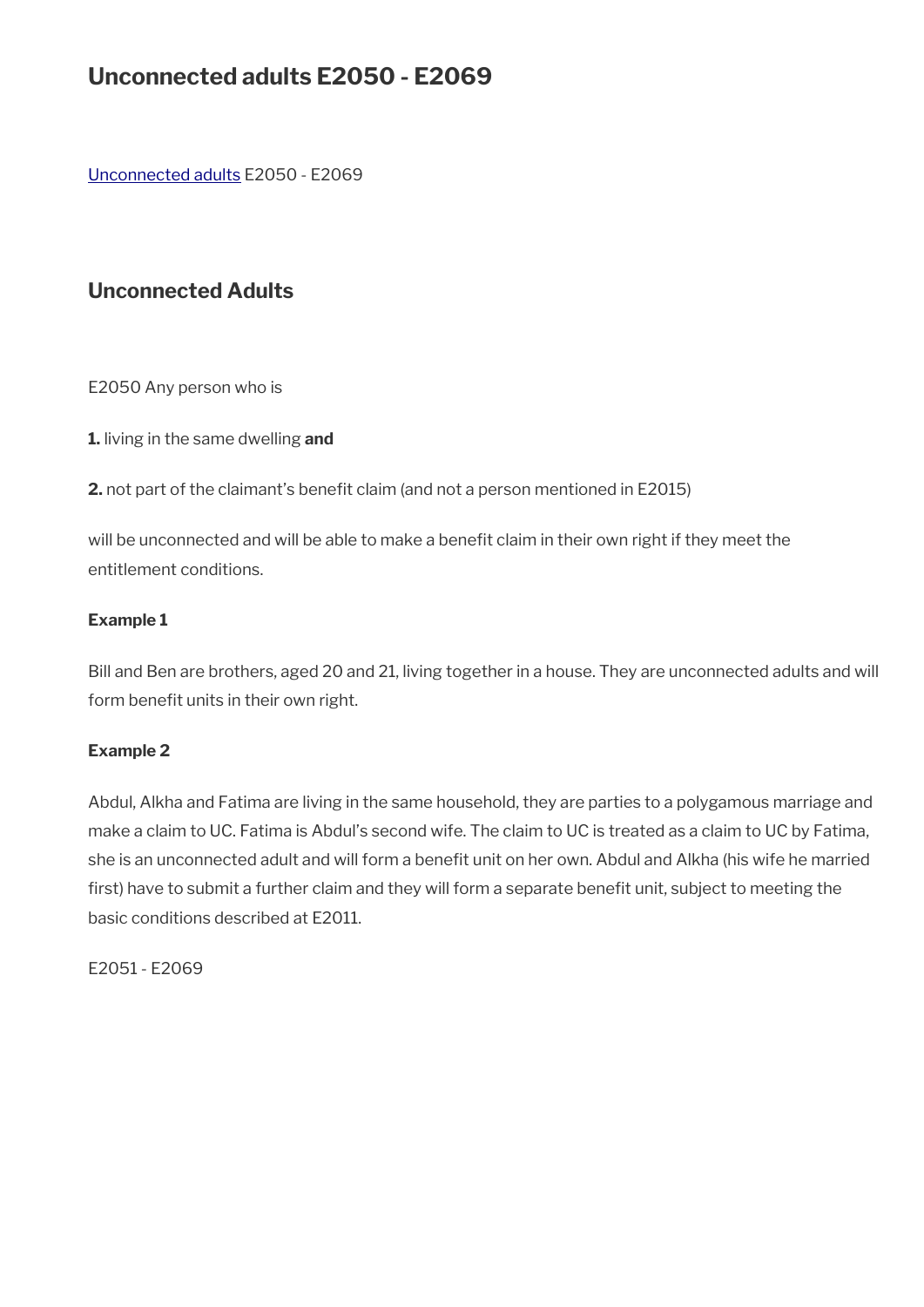# **Care home, Abbeyfeld Home, independent hospital or other similar accommodation E2070 - E2089**

[Care home, Abbeyfeld Home, independent hospital or other similar accommodation](#page-15-0) E2070 - E2089

# <span id="page-15-0"></span>**Care home, Abbeyfeld Home, independent hospital or other similar accommodation**

E2070 Where both members of a couple are permanently in

**1.** a care home **or**

- **2.** an Abbeyfield Home or
- **3.** an independent hospital **or**
- **4.** sheltered accommodation

the normal rules as to whether they are members of the same household and therefore the same benefit unit apply. Each case should be decided on its facts.

For people to be members of the same household they have to share a domestic establishment. A domestic establishment requires a reasonable level of independence and responsibility for the occupants.

E2071 Whether members of a couple who are permanently in a care home, Abbeyfeld Home, independent hospital or other similar accommodation are members of the same household is a question of fact and degree. DMs should establish all the facts of the particular case. DMs may fnd it useful to consider whether the couple $1$ 

**1.** decide how their days will be structured. For example, do they decide (even by default) at what time to get up, have meals, go to bed etc.

**2.** decide how the accommodation they live in is to be arranged. For example, do they decide which room is to be the dining room, the living room etc.

**3.** can decide who can come and stay with them, and for how long?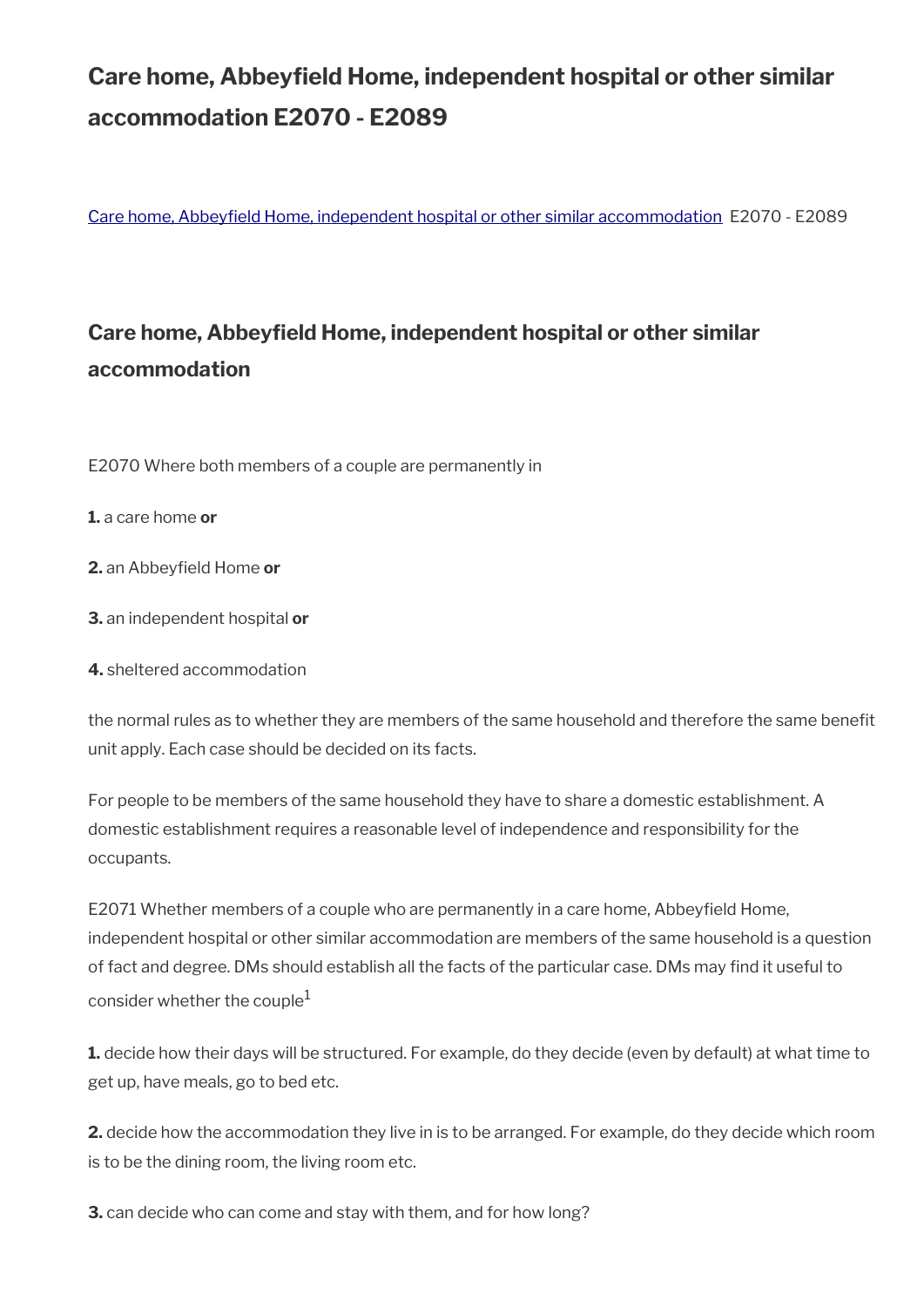**4.** can insist that other people do not enter their accommodation without permission?

**5.** can decide the decor and furnishing of their accommodation?

**6.** have some facilities for preparing food and making tea, coffee and other hot drinks?

**7.** have responsibility for running the household? For example, are they responsible for getting repairs done, replacing domestic appliances or buying food?

**Note:** The list of questions above is not definitive or exhaustive. None of these questions on its own is decisive.

#### 1 [R\(IS\) 1/99](https://intranet.dwp.gov.uk/manual/decision-benefit/ris-1-99)

#### **Example 1**

Robin and Marion are husband and wife. Robin has had a severe stroke, and Marion has heart problems and arthritis so they both go into a care home. Robin needs more skilled care than could be provided in the care home so he goes into an independent hospital. Two years later Marion goes into the same independent hospital because her health has deteriorated. She and Robin have separate rooms and are billed separately. Robin and Marion are not members of the same household and would claim UC as single claimants.

#### **Example 2**

Paul and Annette are husband and wife. Both suffer from senile dementia and go into a care home to be cared for. Although they share a room, they do not understand that they are husband and wife. They are each billed separately by the care home. Paul and Annette are not members of the same household and would have to claim UC as single claimants.

#### **Sheltered accommodation**

E2073 Where both members of a couple are permanently in sheltered accommodation (that is a separate, self-contained unit but with a warden to keep an eye on the occupants) they are members of the same household.

E2074 – E2089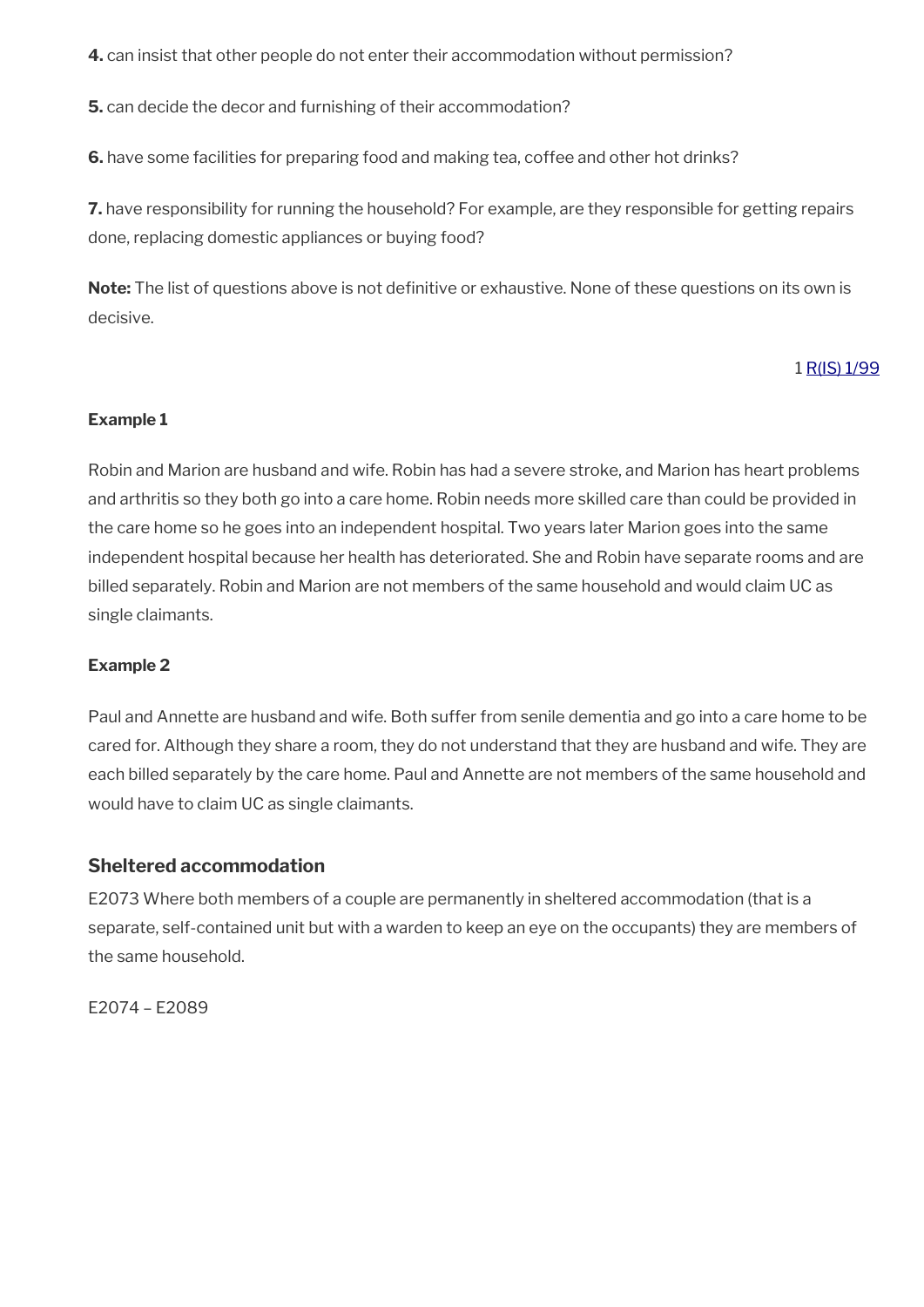# **Defnitions E2090 - E2099**

[Child](#page-17-1) E2090 - E2091

[Qualifying young person](#page-17-0) E2092 - E2099

## <span id="page-17-1"></span>**Child**

E2090 Child means $^1$  a person under the age of 16.

Note: There is no need for the child to be receiving education for this definition to apply.

[1 WR Act 12, s 40](https://www.legislation.gov.uk/ukpga/2012/5/section/12)

E2091

## <span id="page-17-0"></span>**Qualifying young person**

E2092 A qualifying young person is a person who has reached the age of 16 but not the age of 20 and who is

**1.** aged 16 years, but only for the period up to, but not including, the 1st September that next follows their 16th birthday

**2.** aged 19 years, but only for the period up to, but not including, the 1st September that next follows their 19th birthday where they are enrolled on, or accepted for

**2.1** approved training<sup>1</sup>or

**2.2** a course of education

this must not include meal breaks or unsupervised study, including homework, whether done on or off the premises of the educational establishment<sup>2</sup>.

**2.2.a** which is not advanced education

**2.2.b** at a school, college or other establishment that is approved by the Secretary of State

**2.2.c** where they spend on average more than twelve hours a week during term time in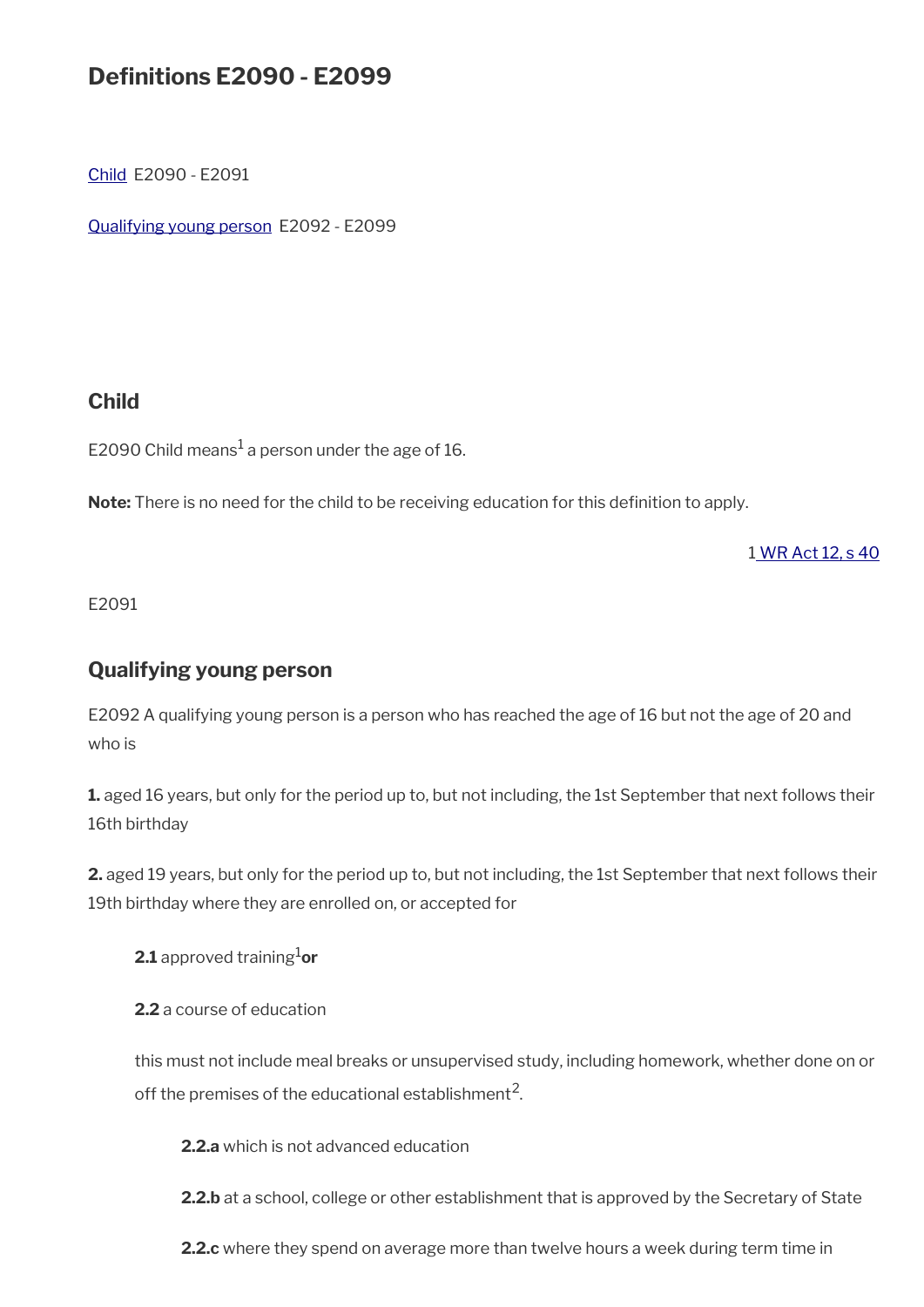receiving tuition doing examinations or practical work or supervised study

**3.** aged 19 and has been

**3.1** undertaking a course of education or training **or**

**3.2** accepted or enrolled for a course of education or training

before reaching that age<sup>3</sup>

**Note 1:** The education or training described in **3.1** and **3.2** does not include education or training that is provided through a contract of employment<sup>4.</sup>

**Note 2:** A person shall be treated as undertaking a course of FTE during the period between the end of one course and the start of another where the person is accepted for or enrolled on the latter course.

**Note 3:** Where a child or qualifying young person turns 16 or 19 on the 31st August the period described at **1.** and **2.** will end on that same day.

#### 1 [UC Regs, reg 5\(4\);](https://www.legislation.gov.uk/uksi/2013/376/regulation/5) 2 [reg 5\(1\);](https://www.legislation.gov.uk/uksi/2013/376/regulation/5) 3 [reg 5\(2\)](https://www.legislation.gov.uk/uksi/2013/376/regulation/5); 4 [reg 5\(3\)](https://www.legislation.gov.uk/uksi/2013/376/regulation/5)

E2093 Any person who falls within E2092 is not a qualifying young person if they are receiving UC, JSA or ESA $^{\rm 1}$ . For example, twins both 18 and in education, one has a child and gets UC under 8(1)(d) and is therefore not a qualifying young person the other twin is a qualifying young person.

#### 1 [UC Regs, reg 5\(5\)](https://www.legislation.gov.uk/uksi/2013/376/regulation/5)

#### **Approved training**

E2094 Approved training means training arranged under prescribed legislation<sup>1</sup> and approved by the Secretary of State, and includes

- **1.** Entry to Employment or Programme-Led Pathways
- **2.** In Wales, Skillbuild, Skillbuild + or Foundation Modern Apprenticeships
- **3.** In Scotland, Skillseekers, Get ready for work or Modern Apprenticeships.

#### 1 [Employment and Training Act 1973, s 2\(1\)](https://www.legislation.gov.uk/ukpga/1973/50/section/2); [Enterprise and New Towns \(Scotland\) Act 1990, s 2\(3\)](https://www.legislation.gov.uk/ukpga/1990/35/section/2)

#### **Non-advanced education**

E2095 Non-advanced education means any course of study which is of a standard up to, and including

**1.** advanced GNVQ (or equivalent)

**2.** A – levels (or equivalent)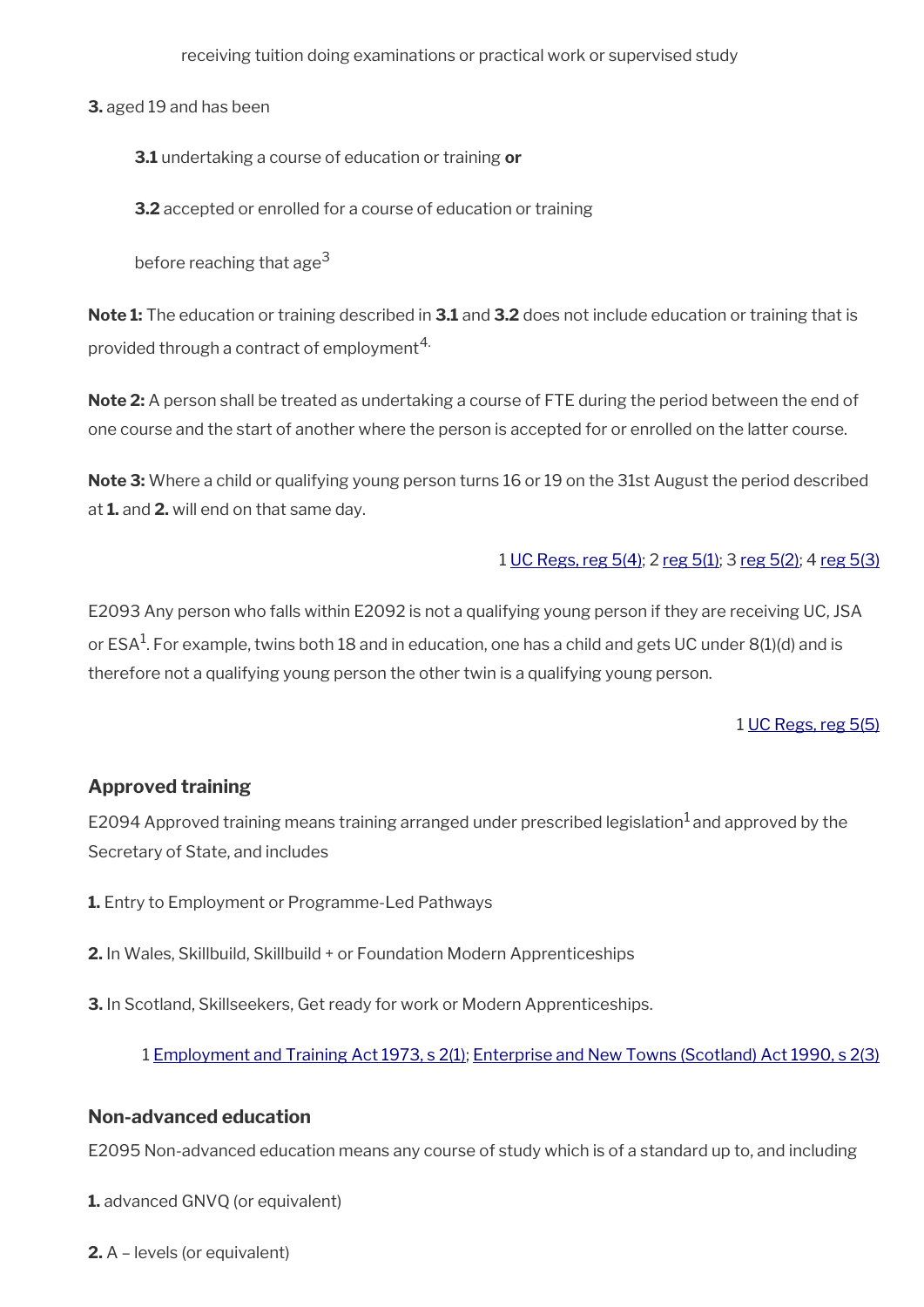**3.** Scottish national qualification (higher or advanced higher)

**Note:** These include, for example, the International Baccalaureate, National Diploma and Study Programme in England

E2096 - E2099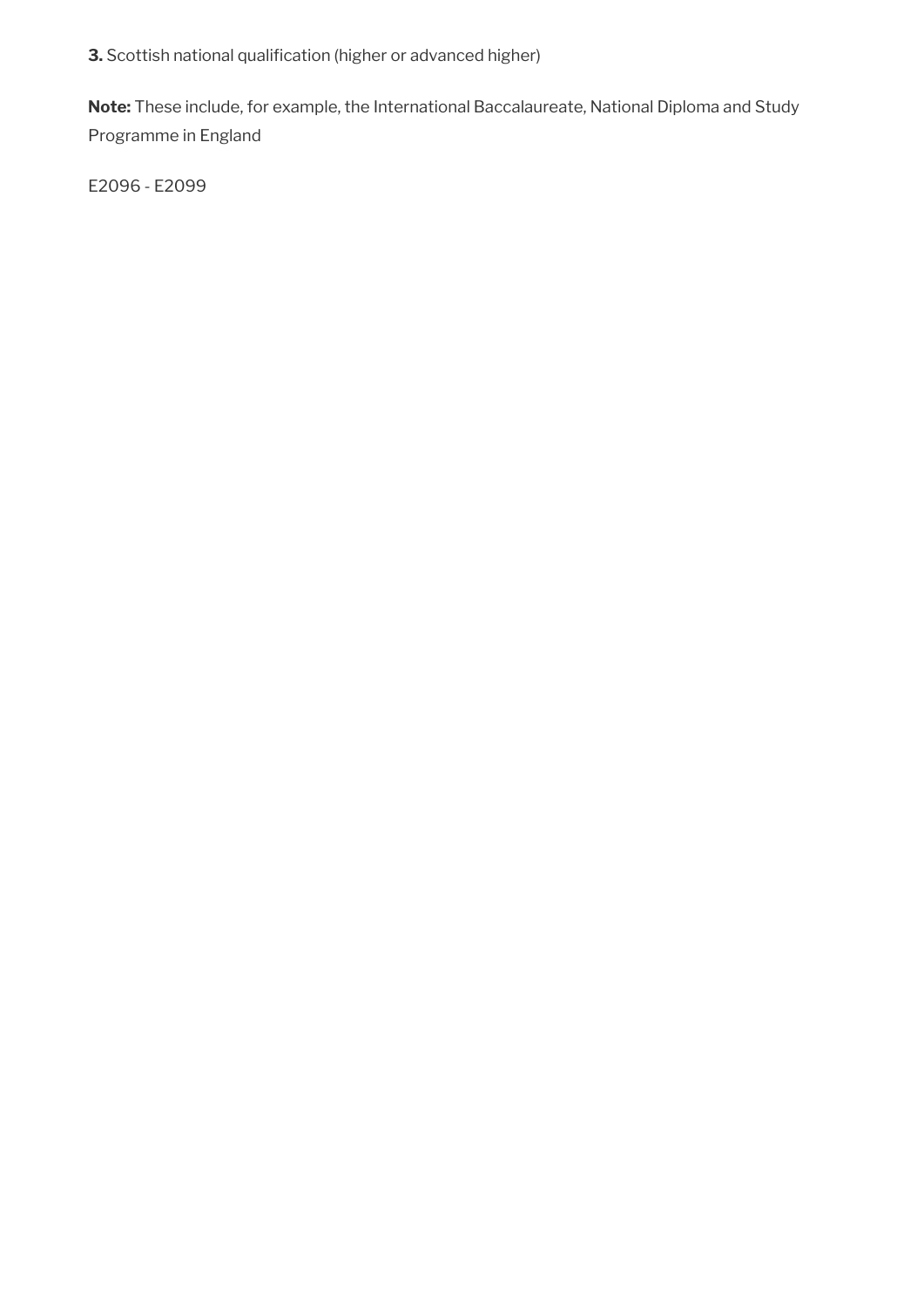# **Awards and maximum amount of UC E2100 - E2999**

[Introduction](#page-3-1) E2100 - E2109 [Assessment period](#page-20-0) E2110 - E2129 [Repeat award without a claim](#page-26-0) E2130 - E2169 [Maximum amount](#page-28-0) E2170 - E2181 [Run on after death](#page-31-0) E2182 - E2189 [Adjustment of maximum amount](#page-32-0) E2190 - E2221 [Affect of capital on UC maximum amounts](#page-37-0) E2222 - E2999

## **Introduction**

E2100 This chapter gives guidance on the calculation of the UC maximum amount, including the assessment period of the award and the deductions and disregards to be made for earned and unearned income.

E2101 The maximum amount is made up of a standard allowance and a number of elements depending on the circumstances of the adults and children within the benefit unit and is awarded for an assessment period.

E2102 – E2109

## <span id="page-20-0"></span>**Assessment period**

E2110 UC is payable in respect of each complete assessment period within a period of entitlement $^1$ . When a claimant makes a claim to UC, their assessment period cycle is set from their first date of entitlement and runs for a period of one month. Each subsequent assessment period of one month will start on the equivalent day of that first date of entitlement that falls in the following months<sup>2</sup>.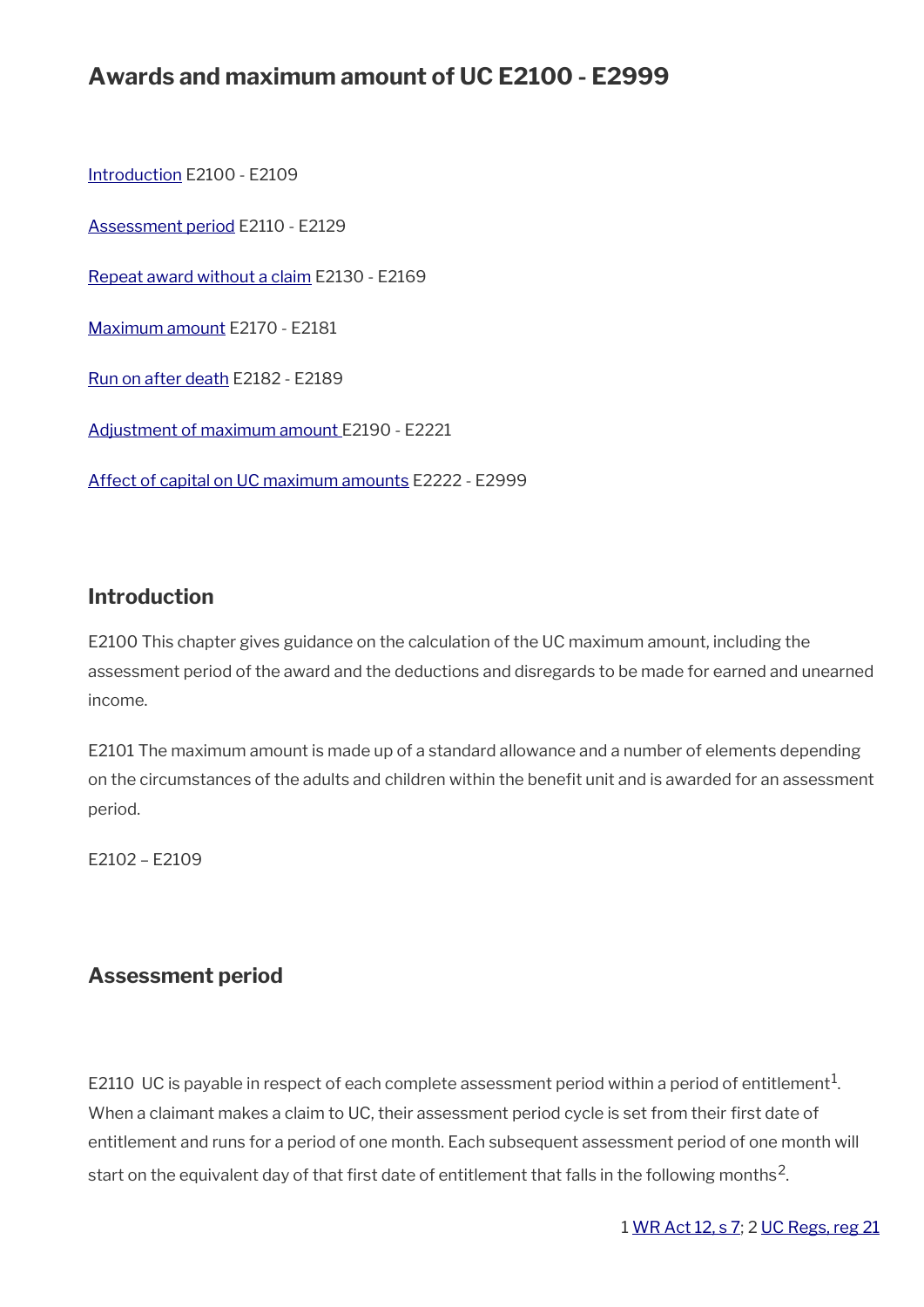#### **Example 1**

Bill claims and is entitled to UC from the 4th September, his assessment period is a month. The start of Bill's next assessment period begins on the 4th October and the assessment period after that begins on the 4th November.

#### **Example 2**

Bill claims and is entitled to UC from the 4th September, his assessment period is a month. The start of Bill's next assessment period begins on the 4th October however on 2ndNovember Bill's circumstances change that ends his entitlement. Bill receives UC for the assessment period from 4th September to 3rd October but nothing for the period 4th October to 2nd November because it is not a complete assessment period.

E2111 There are other rules for establishing an assessment period where

**1.** UC entitlement is established on or near the end of a month (see E2112 and E2113).

**2.** the first date of entitlement falls before the date on which the claim is made (see E2114).

#### **New award entitlement from 31st of a month**

E2112 Where the first date of entitlement to UC falls on the 31st day of a month, each subsequent assessment period will begin on the last day of the month $^1\!$ 

#### 1 [UC Regs, reg 21\(2\)\(a\)](https://www.legislation.gov.uk/uksi/2013/376/regulation/21)

#### **Example 1**

Jack claims and is entitled to UC from the 31st August, his assessment period is a month. The start of Bill's next assessment period begins on the 30th September and the assessment period after that begins on the 31st October.

#### **Example 2**

Bill claims and is entitled to UC from the 31st January, his assessment period is a month. The start of Bill's next assessment period begins on the 28th February (29th in a leap year) and the assessment period after that begins on the 31st March.

#### **New award entitlement from 29th or 30th of a month**

E2113 Where the frst date of entitlement falls on either the 29th or 30th day of a month, each subsequent assessment period will also fall on the 29th or 30th of the month except in February when it will fall on the  $27th^1$  (28th in a leap year).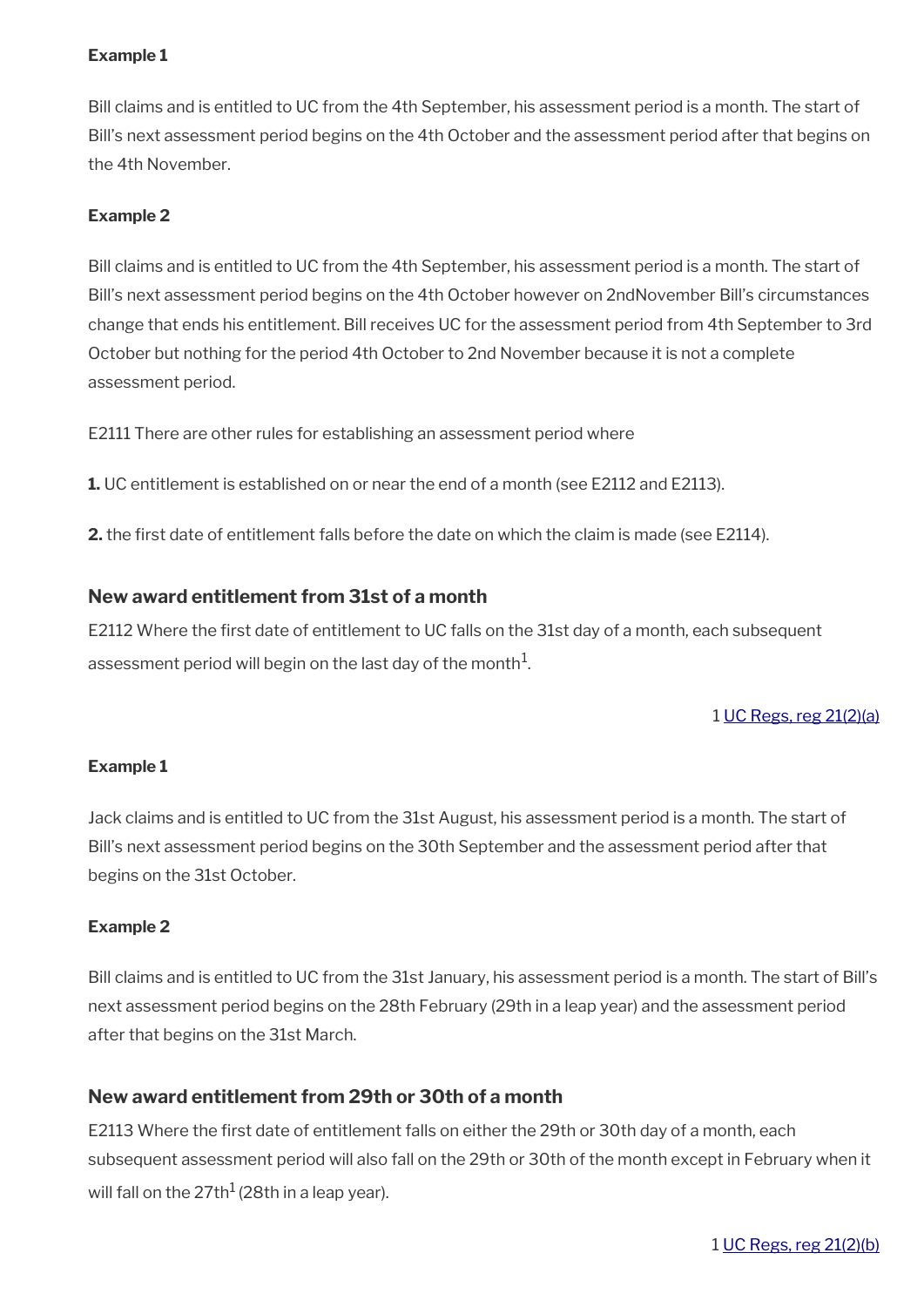#### **Example 1**

Bill claims and is entitled to UC from the 30th September, his assessment period is a month. The start of Bill's next assessment period begins on the 30th October and the assessment period after that begins on the 30th November.

#### **Example 2**

Bill claims and is entitled to UC from the 30th January, his assessment period is a month. The start of Bill's next assessment period begins on the 27th February (28th in a leap year) and the assessment period after that begins on the 30th March.

#### **Example 3**

Bill claims and is entitled to UC from the 29th January, his assessment period is a month. The start of Bill's next assessment period begins on the 27th February (28th in a leap year) and the assessment period after that begins on the 29th March.

## **Entitlement before the date of claim (backdating)**

#### **Initial assessment period**

E2114 A person can have an assessment period of less than a month: where the first date of entitlement subsequently changes. and it would, in the opinion of the Secretary of State, cause unnecessary disruption to the administration of the case not to change the assessment period $^{\rm 1}$ , for a period before the date of claim.

#### [1 UC Regs, reg 21A](https://www.legislation.gov.uk/uksi/2013/376/regulation/21A)

E2115 This initial assessment period will cover the period from the first date of entitlement to the day before the date on which the actual claim is made.

**Note 1:** This period will not set the assessment period date as that will be established under the process described at E2110.

#### **Amount of award for initial assessment period**

E2116 The amount payable for this initial assessment period will be for the number of days from the first date of entitlement to the day before the date on which the claim is made. This amount is determined using the calculation

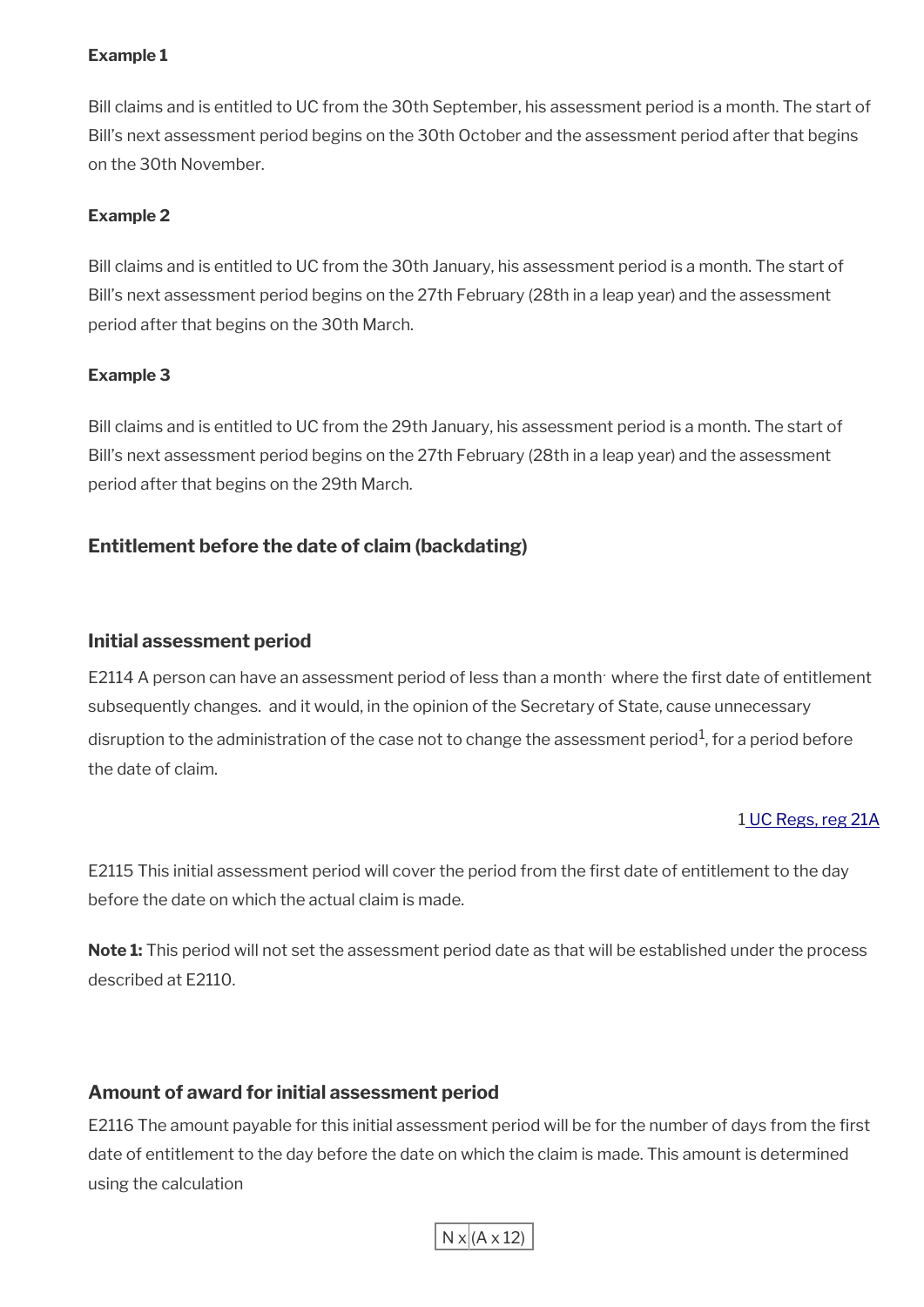

where N is the number of days in the period and A is the amount calculated in relation to that period as if it were an assessment period of one month.

**Note:** calculate the amount for the initial assessment period by applying the standard monthly amounts of any elements (including, if appropriate, the housing cost element) and unearned income as though calculating a full month. But for earned income and child care costs, because these are based on what is actually received or paid, only count what is actually received (or paid) in the initial assessment period.

#### **Example 1**

Jason makes a claim to UC on 2nd May. He indicates that he wishes to claim from 6th April. He says that he delayed claiming UC as he was in receipt of ESA until 5th April but was not informed that this was stopping until the 28th April. The DM decides that the time limit for claiming UC can be extended. The initial assessment period for this backdated portion will be from 6th April to 1st May (26 days). Jason's UC entitlement of £317.82 is adjusted to £271.67 which represents the payment for the 26 days within this initial assessment period [26 x (£317.82 x 12 / 365)]. Each subsequent assessment period of one full month will run from the 2nd of each month.

#### **Example 2**

Richard works for an insurance company and his normal monthly earnings, payable on the last day of the month, are £490. He also has rental housing costs of £100 per month payable on the first day of every month. Richard makes a claim to UC on 30th April. He indicates that he wishes to claim from 13th April. He explains the reason that he delayed claiming UC and the DM decides that the time limit for claiming UC can be extended. The initial assessment period for this backdated portion will be from 13th April to 29th April (17 days). Richard's UC entitlement for this assessment period is calculated by frst establishing what his entitlement would be for a full month and then converting that monthly amount to represent the number of days in the backdated period. In this case that would be £317.82 standard allowance + £100 housing costs = £417.82 less £00 (because he didn't actually receive any earned income in the period  $13<sup>th</sup>$  to  $29<sup>th</sup>$ ) which gives an amount of £417.82 for a full assessment period. This amount is then adjusted to £233.52 which represents the payment for the 17 days within this initial assessment period [17 x (£417.82 x 12 / 365)] .

E2117 Where this initial assessment period is one month (maximum backdated period allowed) the amount that the claimant is awarded for this period may be an amount greater than that for a normal assessment period month.

#### **Example**

Kevin makes a claim to UC on 22nd Aug. He indicates that he wishes to claim from 22nd July. He explains the reason that he delayed claiming UC and the DM decides that the time limit for claiming UC can be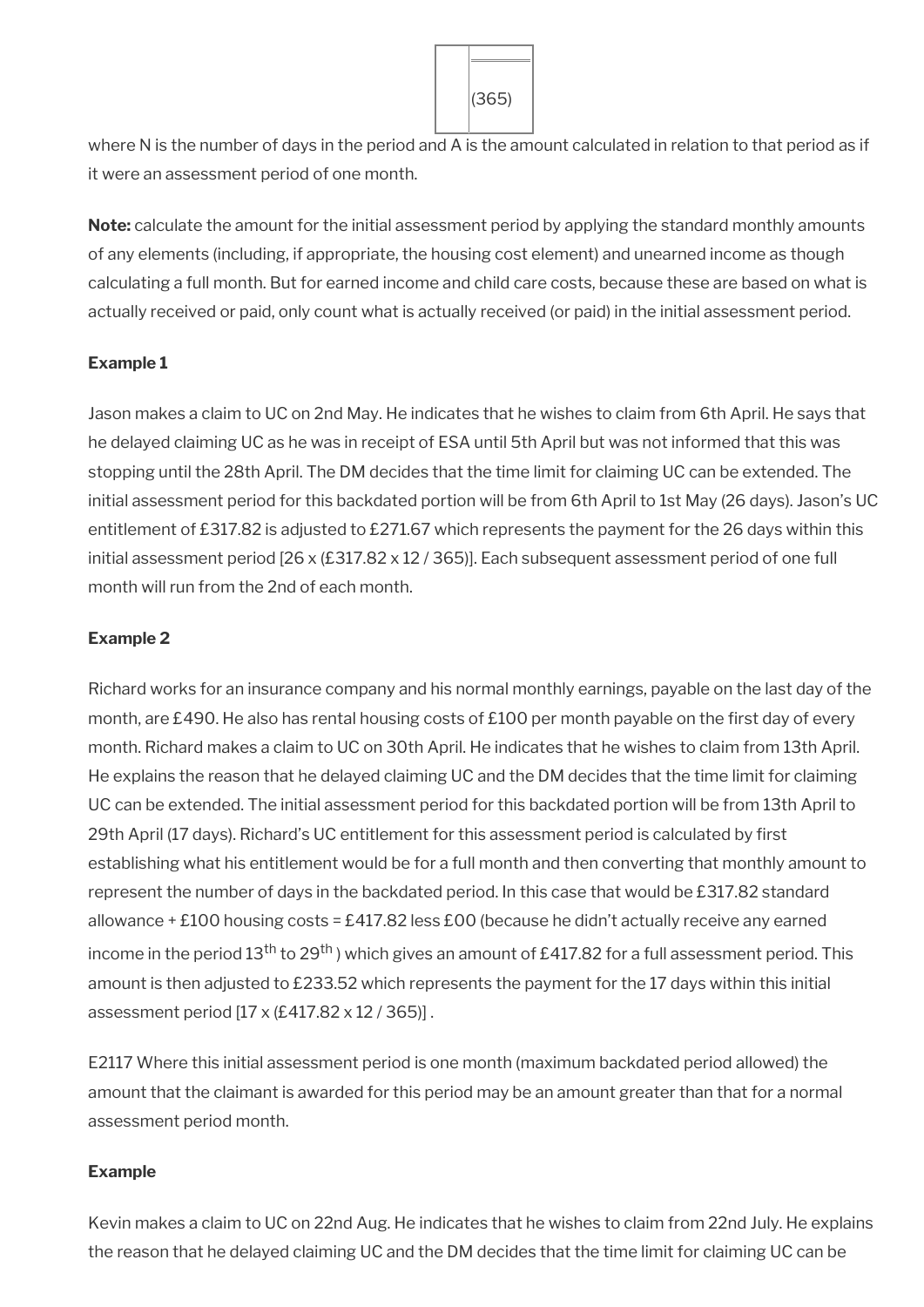extended. The initial assessment period for the backdated portion will be from 22nd July to 21st August (31 days). Kevin's UC entitlement for this assessment period is calculated by frst establishing what his entitlement would be for a normal assessment period (full month) and then converting that monthly amount to represent the number of days in this initial assessment period. In this case £317.82 is the standard allowance for a normal assessment period. This amount is then adjusted to £323.92 which represents the payment for the 31 days within this initial assessment period  $[31 \times (\text{\textsterling}317.82 \times 12 / 365)]$ 

E2118 – E2123

#### **Re-claims, previous award**

E2124 Where a claim is made by a single person or members of a couple jointly and

**1.** the last day of a previous entitlement of the claimant or either joint claimant fell within the 6 months preceding the claim **and**

**2.** during the 6 months preceding the claim they continued to meet the basic conditions for UC (other than accepting a claimant commitment or temporary absence from GB that would be disregarded) **and**

they were not excluded as a person who is

**3.** a member of a religious order

**4.** a prisoner (other than those described at [ADM E3040](http://intranet.dwp.gov.uk/manual/advice-decision-making-adm/prisoners-e3030-e3999#Conditions%20where%20a%20prisoner%20is%20entitled%20to%20UC))

**5.** serving a sentence of imprisonment in hospital

then the assessment period for the claimant or members of a joint couple will begin on the same date of each month as the assessment period in the old award or, if there was an old award in respect of each joint claimant, the assessment period that ends earlier in relation to the date of claim $^{\rm 1}$ .

#### 1 [UC Regs, reg 21\(3C\)](https://www.legislation.gov.uk/uksi/2013/376/regulation/21A)

**Note:** For **2.** the DM should consider the whole of the 6 month period preceding the claim irrespective of whether the period since the last day of the previous entitlement (under **1.)** is less than 6 months.

#### **Example**

David's award of UC runs from 3<sup>rd</sup> of each month to 2<sup>nd</sup> of the following month. His current award is reduced because of earnings. On 30<sup>th</sup> October his earnings increase sufficiently to terminate his UC award from the first day of the assessment period in which he received the earnings i.e. 3<sup>rd</sup> October. David's earnings reduced on 28<sup>th</sup> February. David makes a claim to UC on 15<sup>th</sup> March. The action of making a claim should set his assessment period as  $15^{\text{th}}$  March to  $14^{\text{th}}$  April; however, the assessment period for his old award (3<sup>rd</sup> of one month to the 2<sup>nd</sup> of the following month) can be re-instated. David's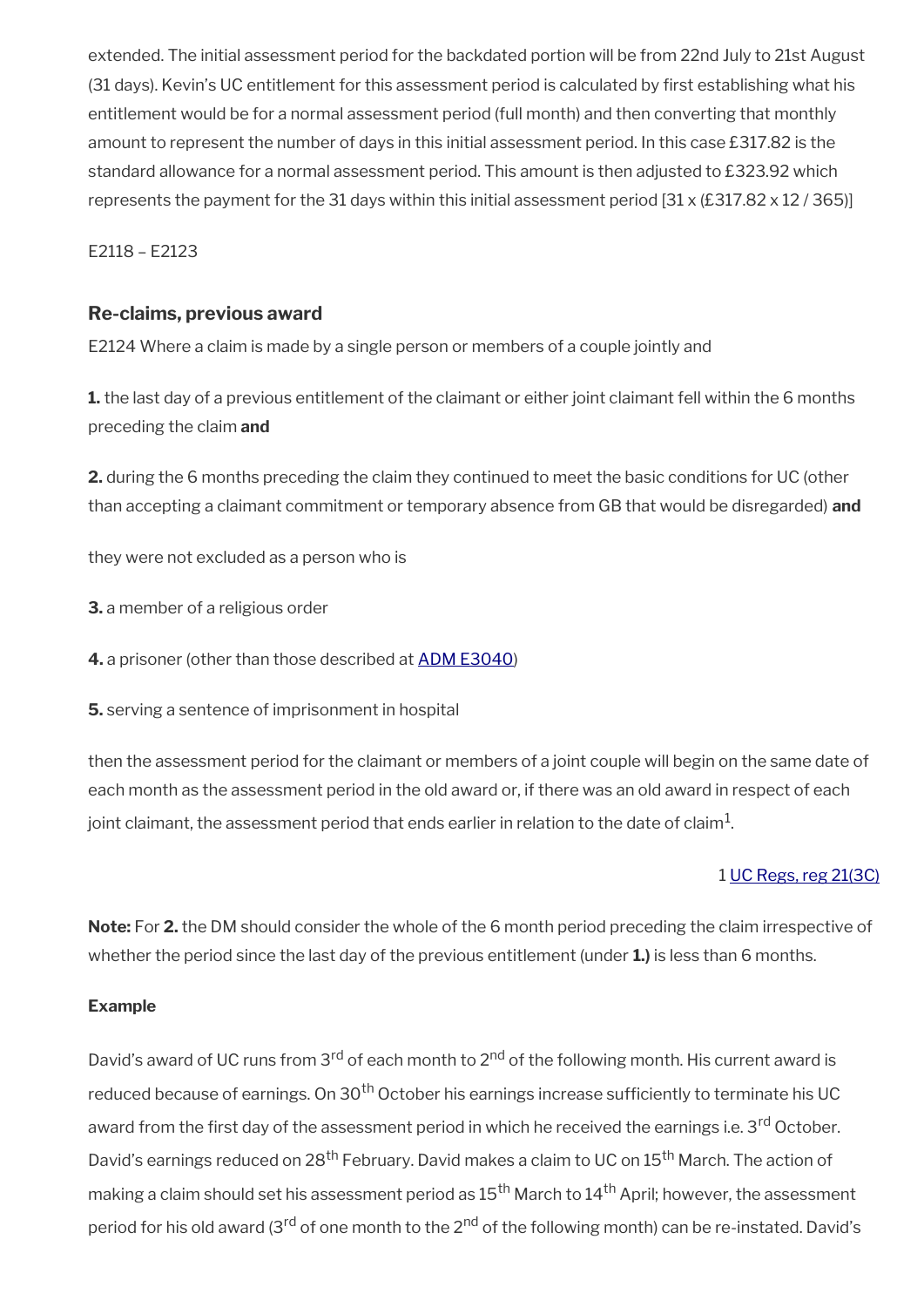UC is reinstated from 3<sup>rd</sup> March.

## **Ceased employment**

E2125 Where a claimant meets the criteria described in E2124 and claims UC within 7 days of ceasing work (or longer where the Secretary of State considers there is good reason for the delay in making the claim) then the UC award will be made in respect of the full assessment period in which the date of the new claim falls.

**Note:** See ADM Chapter K2 for what constitutes good reason

#### **Late claim**

E2126 Where a claimant meets the criteria described in E2124 and claims UC other than within 7 days of ceasing work (or longer where the Secretary of State considers there is good reason for the delay in making the claim) then the award for the frst assessment period is apportioned to cover the period from the date of the new claim to the last day of the re-instated assessment period.

E2127 The apportioned award is determined $^1$  by deducting the apportioned amount of earned/unearned income from the apportioned maximum amount (being the sum in the award). The component parts of this calculation are each apportioned using



#### Where

N is the number of days in the period beginning with the date on which the claim is made and ending with the last day of the assessment period

A is the amount of each element that would otherwise be payable for that assessment period or, for the other aspect of the calculation, A is the total amount of earned and unearned income that would otherwise be deducted for that assessment period.

1 [UC Regs, reg 22A\(2](https://www.legislation.gov.uk/uksi/2013/376/regulation/22A))

#### **Example**

Elise is 26, single, has no children and lives at home with her parents as a result she receives £317.82 a month UC for each assessment period (which runs from 10th to the 9th of each month). After fve months receiving UC payments Elise fnds a job working at a local supermarket; however, 6 weeks later, the supermarket tells her that her contract will end on 6th October. Although Elise is entitled to make a claim for UC she does not do so immediately but searches for another job for a couple of weeks whilst living off her savings. She makes a claim for UC on 20th October. When Elise makes a claim for UC, she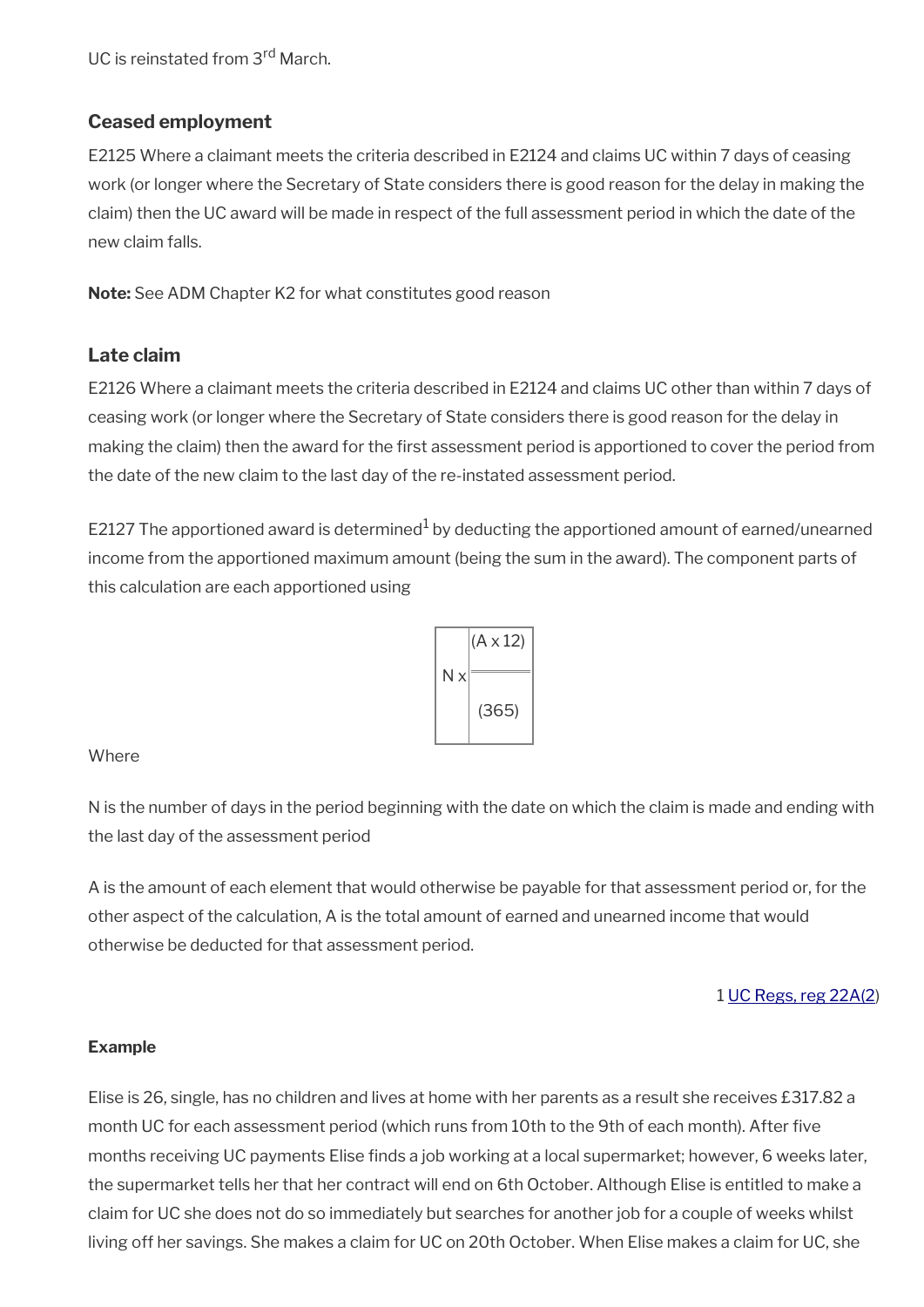automatically resumes her original assessment period which starts on the 10th of each month and because she made the new UC claim on the 20th October, her frst new assessment period would be from the 10th October to 9th November. However, before she is paid for this assessment period the DM considers whether she had good reason for not making her new UC claim within 7 days of her job ending i.e. between 6th October and 13th October. If Elise is considered to have good reason, she will be paid for the entire assessment period i.e. from 10th October to 9th November. If she is not considered to have good reason she will receive a partial payment of UC in respect of the period from the date she made the UC claim i.e. 20th October to the end of her assessment period i.e. 9th November (calculated by applying regulation 22A). After consideration Elise is found not to have good reason for not making her UC claim within 7 days of leaving her job and is therefore paid UC for 21 days i.e. £317.82 x 12 (£3813.84) / 365 (£10.4488761) x 21 = £219.4263981.

However, in her previous job Elise was paid at the end of each month and she receives £225 (for the 1st October to 6th October) on 31st October. As a result of these earnings being received within her assessment period i.e. between 10th October and 9th November they are apportioned so they can be applied to her apportioned UC award between 20th October and 9th November. This is done by applying the work allowance, if any, and taper to the whole of her assessment period i.e. £225 – £0 work allowance x 65% giving an earnings deduction of £146.25. This is then apportioned for the period 20th to 9th i.e. £146.25 x 12 (£1755) / 365 (£4.808219178) x 21 = £100.972602738 and deducted from her total apportioned UC award i.e. £219.4263981 - £100.972602738 giving £118.46 as her fnal UC award for this assessment period

E2128 – E2133

## <span id="page-26-0"></span>**Repeat award without a claim**

#### **Two single UC claimants become a couple**

E2134 Two single UC claimants who ceased to be entitled to UC when they became a couple will be entitled to a further award without making a claim $^1\!\!$ . Where that further award is made without a claim the new assessment period will begin on the same date of each month as the assessment period for whichever of the previous awards ended first<sup>2</sup>.

1 [UC, PIP, JSA & ESA \(C&P\) Regs, reg 9\(6\)\(b\) or \(7\)](https://www.legislation.gov.uk/uksi/2013/380/regulation/9); 2 [UC Regs, reg 21\(3A\)](https://www.legislation.gov.uk/uksi/2013/376/regulation/21)

#### **Example**

Bob claims and is entitled to UC from the 4th September, his assessment period is a month. The start of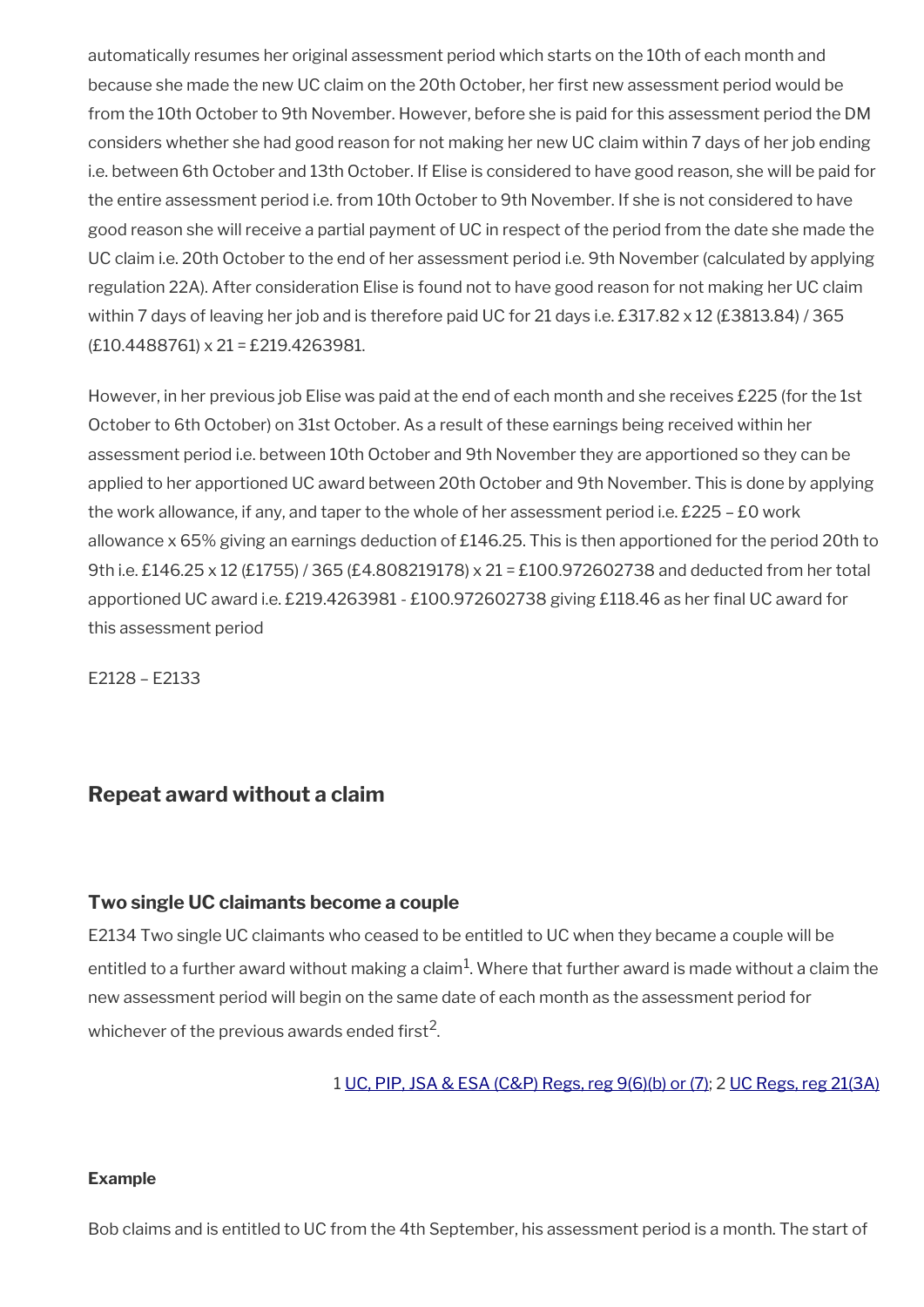Bob's next assessment period begins on the 4th October. Alice is entitled to UC as a single person, her assessment periods run from the 22nd of the month. On the 10th December Bob and Alice move in together, their individual entitlements to UC are terminated. They are entitled to a further UC award as a joint claim couple without the need to make a claim. The first assessment period for the new couple claim runs from 22nd November to 21st December

#### E2135 – E2153

#### **A single UC claimant becomes a couple**

E2154 A single UC claimant who ceased to be entitled to UC when they became a couple with a person who was not a UC recipient will be entitled to a further award without making a claim (because they will be treated as having made a joint claim) $^1$ . Where that couple is treated as making a claim, the new assessment period will begin on the same date of each month as the assessment period for the old single person UC award<sup>2</sup>

#### 1 [UC,PIP,JSA & ESA \(C&P\) Regs, reg 9\(8\)](https://www.legislation.gov.uk/uksi/2013/380/regulation/9); 2 [reg 21\(3B\)](https://www.legislation.gov.uk/uksi/2013/380/regulation/21)

#### **Example**

Bertram is in receipt of UC. His assessment period runs from the 12th of each month. He moves in with Clarice on 27 June and contacts the Department to say that he is now part of a couple with Clarice. His award as a single claimant is terminated. Clarice was not previously in receipt of UC. The DM treats this contact as a claim for UC jointly between Bertram and Clarice. The date of the new joint claim is 12 June. The assessment period for this claim still runs from 12 June to 11 July $^1$ . The first payment of UC will be made at the end of this AP.

#### **One member excluded**

E2155 Where a person has formed a new couple with someone not on UC, they will still be treated as making a joint claim or be entitled to a further award with the same assessment period as their old award if the new member of the couple does not meet the basic entitlement conditions of being

**1.** at least 18 years old **or**

**2.** in Great Britain1**or**

**3.** an excluded person<sup>2</sup>

at the start of the assessment period but does meet those conditions at the end of it $^{\rm 3}$ .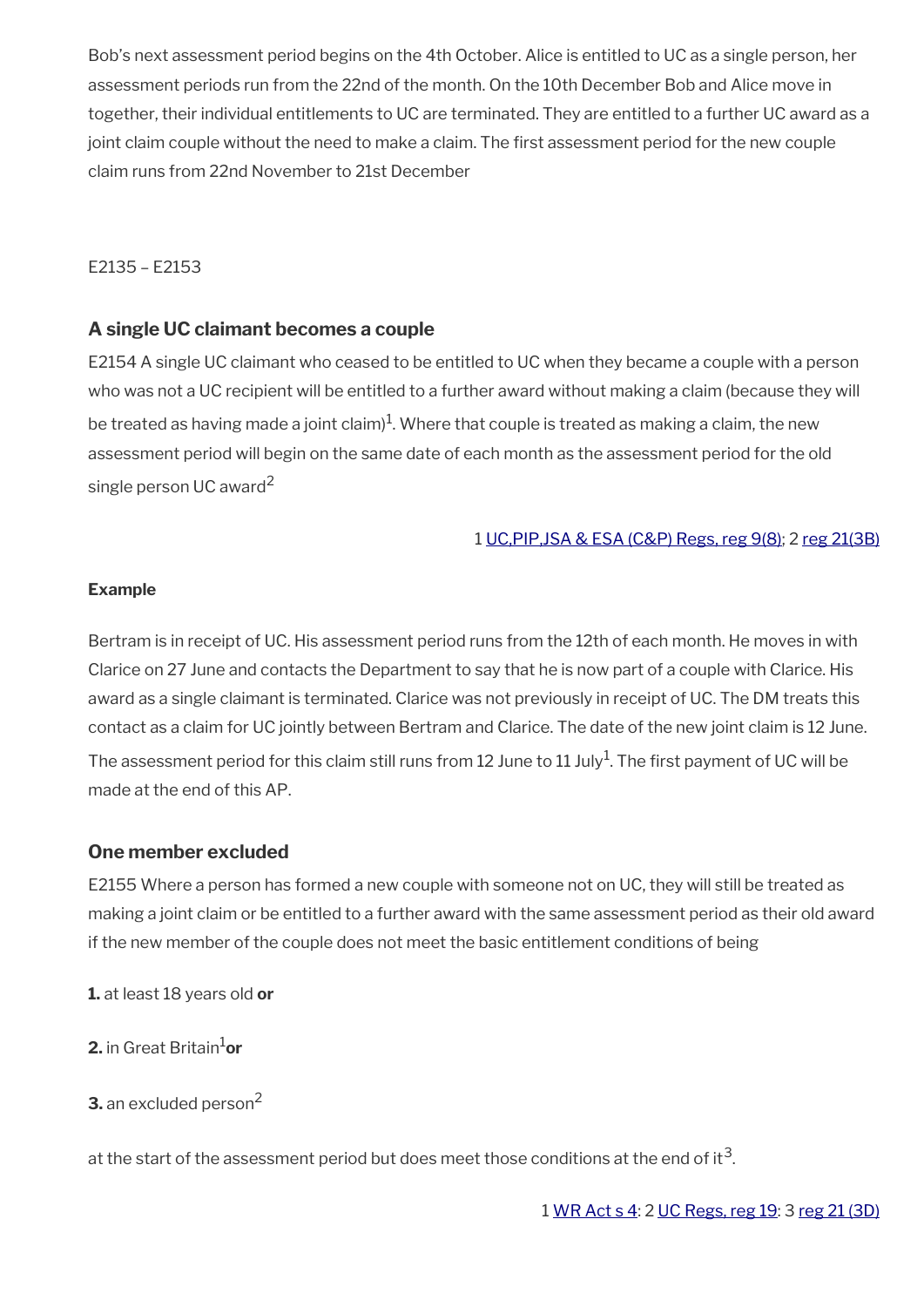#### **Example**

Sally is getting UC with an assessment period from the 3rd of each month to the 2nd

of the following month. Her partner Warren is released from prison on 20th August.

They are assessed a joint claim couple from 3rd August even though Warren does not satisfy the basic conditions (he was an excluded person) until 20th August.

#### **Joint claimants – couple split up**

E2156 A joint claim couple will cease to be entitled to UC when they split up; however, each member of the couple will be entitled to a further award as a single claimant without the need to make a new claim. For each, the new assessment period will begin on the same date of each month as the assessment period for the old joint award1.

#### 1 [UC Regs, reg 21\(3\)](https://www.legislation.gov.uk/uksi/2013/376/regulation/21)

#### **Example**

Tom and Katie are entitled to UC as a couple. Their assessment period is the 3rd of the month to the 2nd of the following month. They cease to be a couple on 27th November when Katie moved out. Tom rings up to notify DWP of this on the 27th. The DM terminates the award of UC from the first day of the assessment period in which this change occurs – namely the 3rd of November, Neither Tom nor Katie have to make a new claim to UC and they are each awarded UC as single claimants from 3<sup>rd</sup> November.

E2157 – E2169

## <span id="page-28-0"></span>**Maximum amount**

E2170 UC is paid for a single claimant or joint claimants, and any child or young person for whom they are responsible. The maximum amount of an award of UC in relation to each assessment period includes

**1.** the claimant's standard allowance. This may include an amount for any partner **and**

**2.** if appropriate

 $\mathbf{2.1}$  a child element for any dependants $^1$  (see ADM Chapter F1)

**2.2** a disabled child amount<sup>2</sup> (see ADM Chapter F1)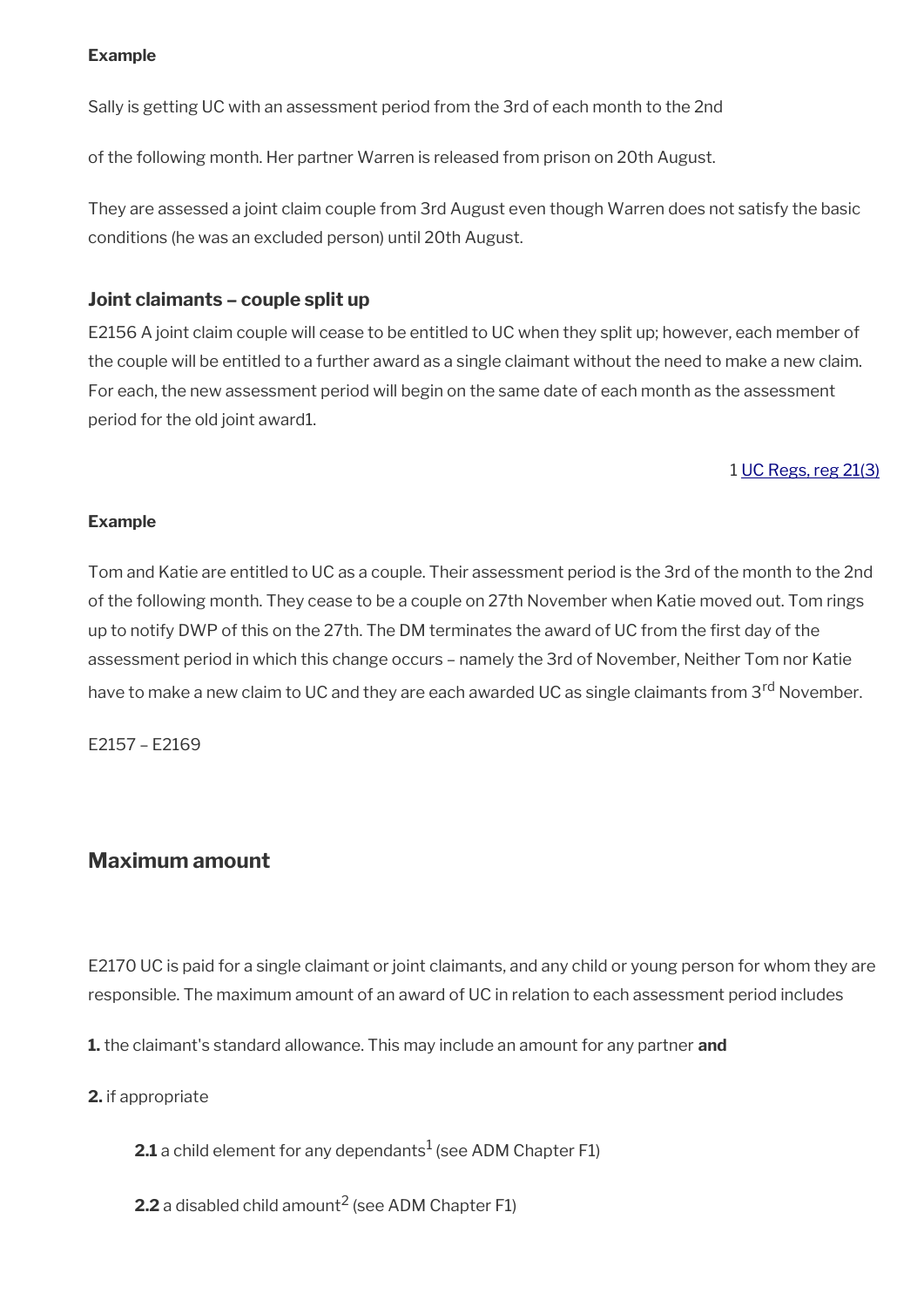- **2.3** capability for work elements $^3$  (see ADM chapter F5)
- **2.4** housing costs element $^4$  (see ADM Chapters F2 F4)
- $\mathsf{2.5}$  carer element $^5$  (see ADM Chapter F6)
- $\mathsf{2.6}$  childcare costs element $^6$  (see ADM Chapter F7).

[1 WR Act 12, s 9](https://www.legislation.gov.uk/ukpga/2012/5/section/9) & [10;](https://www.legislation.gov.uk/ukpga/2012/5/section/10) [UC Regs, reg 24\(1\);](https://www.legislation.gov.uk/uksi/2013/376/regulation/24) 2 [reg 24\(2\):](https://www.legislation.gov.uk/uksi/2013/376/regulation/24) 3 [reg 27;](https://www.legislation.gov.uk/uksi/2013/376/regulation/27) 4 [reg 25](https://www.legislation.gov.uk/uksi/2013/376/regulation/25) & [26](https://www.legislation.gov.uk/uksi/2013/376/regulation/26); 5 [reg 29;](https://www.legislation.gov.uk/uksi/2013/376/regulation/29) 6 [reg 31](https://www.legislation.gov.uk/uksi/2013/376/regulation/31)

#### **Rates of allowance - adults**

E2171 There will be separate rates of standard allowance $^1$  for a

- **1.** single person aged under 25
- **2.** single person aged 25 and over
- **3.** couple where both are aged under 25
- **4.** couple where one or both are aged 25 or over.

1 [UC Regs, reg 36\(1\)](https://www.legislation.gov.uk/uksi/2013/376/regulation/36)

#### **Rates of allowance - child element**

E2172 There will be a separate rate of child element $^{\rm 1}$  for the

**1.** first child or qualifying young person, born before 6.4.17<sup>2</sup>

**2.** frst child or qualifying young person born on or after 6.4.17, and the second and each subsequent child or qualifying young person.

1 [UC Regs, reg 36\(1\)](https://www.legislation.gov.uk/uksi/2013/376/regulation/36) 2 [UC\(TP\) Regs, reg 43](https://www.legislation.gov.uk/uksi/2014/1230/regulation/43)

#### **Amounts**

E2173 **[\[See ADM Memo 04/20\]](http://intranet.dwp.gov.uk/manual/advice-decision-making-adm/0420-jsa-and-uc-coronavirus-further-measures)** The amounts that make up the maximum amount for 2022 to 2023 are:

| <b>Standard allowance</b>  | <b>Amount</b> |
|----------------------------|---------------|
| Single claimant under 25   | £265.31       |
| Single claimant 25 or over | £334.91       |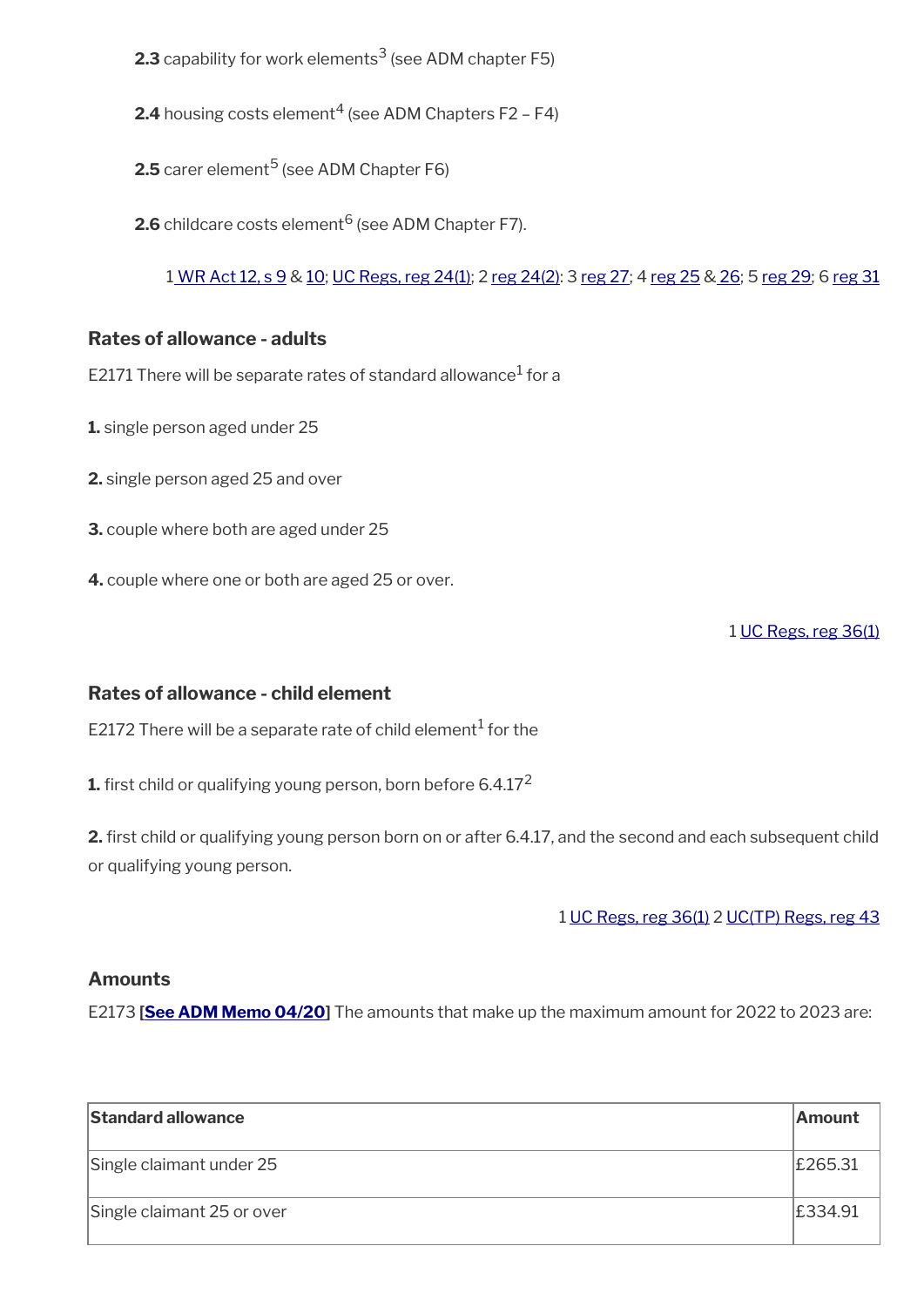| Joint claimants both under 25                                                                                                  | £416.45  |
|--------------------------------------------------------------------------------------------------------------------------------|----------|
| Joint claimants where either is 25 or over                                                                                     | £525.72  |
| <b>Child element</b>                                                                                                           |          |
| First child or qualifying young person born before 6.4.17                                                                      | £290.00  |
| First child or qualifying young person born on or after 6.4.17, second and each subsequent<br>child or qualifying young person | £244.58  |
| <b>Disabled child amounts</b>                                                                                                  |          |
| Lower level                                                                                                                    | £132.89  |
| <b>Higher level</b>                                                                                                            | £414.88  |
| <b>LCW and LCWRA elements</b>                                                                                                  |          |
| Limited capability for work                                                                                                    | £132.89  |
| Limited capability for work and work related activity                                                                          | £354.28  |
| <b>Carer element</b>                                                                                                           | £168.81  |
| <b>Child care costs element</b>                                                                                                |          |
| Maximum amount for one child                                                                                                   | £646.35  |
| Maximum amount two or more children                                                                                            | £1108.04 |
| <b>Housing costs element</b>                                                                                                   | Variable |
|                                                                                                                                |          |

E2174 – E2179

#### **Couple, but single person award appropriate**

E2180 In the case of an award where the claimant is a member of a couple, but claims as a single person $<sup>1</sup>$ </sup> (as described at E2017, E2021and E2022) the standard allowance is that for a single claimant.

**Note:** Although the standard allowance is that of a single person the amount of UC awarded to this type of claimant will still have regard to any appropriate income and capital received and possessed by the disregarded member of the couple<sup>2</sup>.

1 [UC Regs, reg 36\(3\)](https://www.legislation.gov.uk/uksi/2013/376/regulation/36); 2 [UC Regs, reg 18\(2\)](https://www.legislation.gov.uk/uksi/2013/376/regulation/18) & [22\(3\)](https://www.legislation.gov.uk/uksi/2013/376/regulation/22)

## **Polygamous marriage**

E2181 In polygamous marriage cases the standard allowance will only include an amount in respect of a couple and that couple will comprise of the husband and the wife who were party to the earliest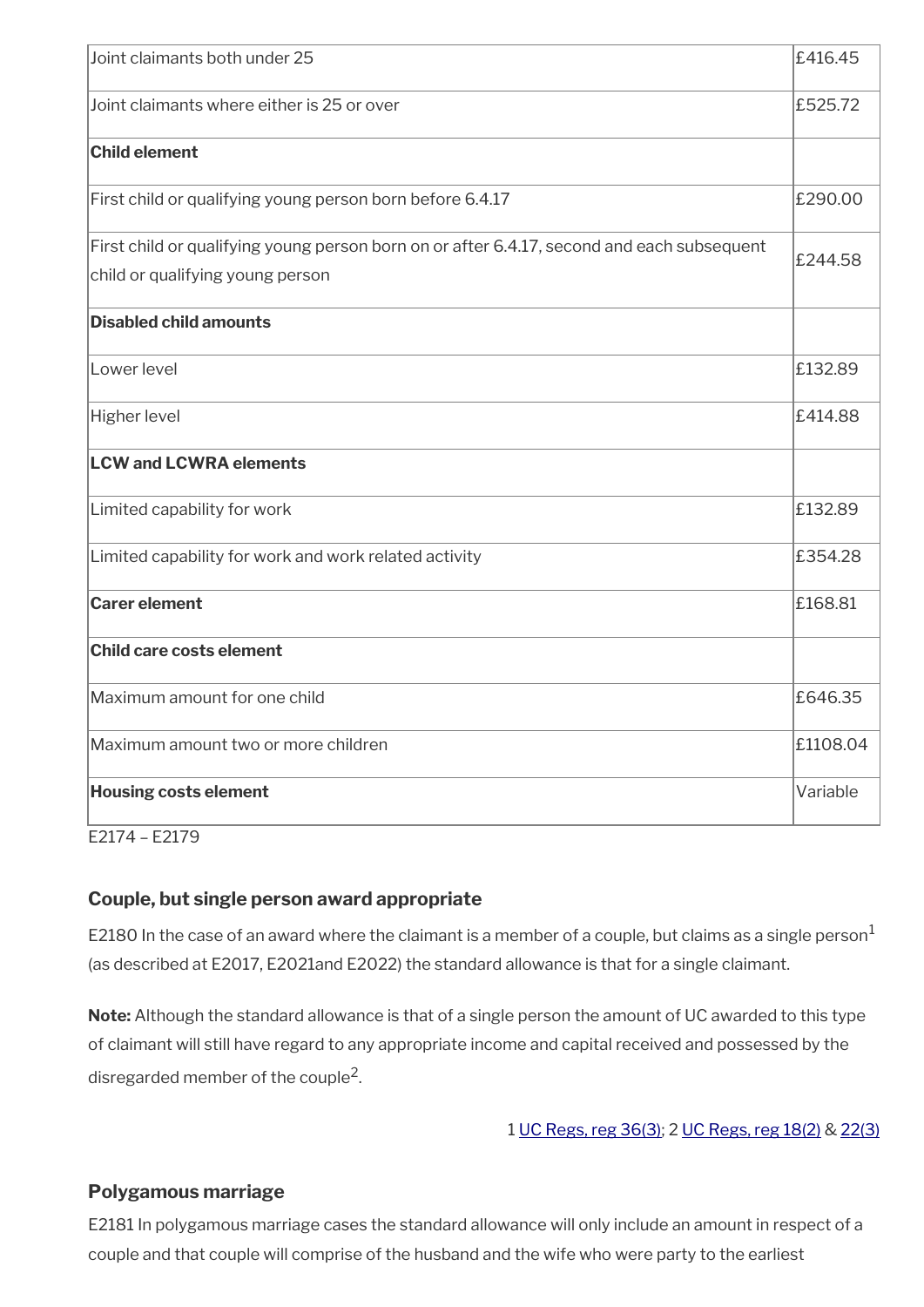marriage $^{\rm 1}$ . Any wife who was party to a later marriage will claim UC as a single person and have their entitlement assessed on that basis with no regard to the circumstances of the polygamous couple.

1 [UC Regs, reg 3\(4\)](https://www.legislation.gov.uk/uksi/2013/376/regulation/3)

## <span id="page-31-0"></span>**Run on after death**

E2182 Following the death of

1. one member of the couple, where there is a joint award

2. a child or QYP for whom the claimant is responsible

3. where a claimant is providing regular and substantial care for a severely disabled person, that person, or

4. a non-dependant

the claimant's UC award will continue to be calculated as if that person had not died. for the AP in which the death occurred, and the following two  $APs<sup>1</sup>$ 

## 1 [UC Regs, reg 37](https://www.legislation.gov.uk/uksi/2013/376/regulation/37)

#### **Example 1**

Steve and Janet are entitled to UC for themselves and the child element for their son Max. Their assessment period runs from the 10th of each month. Max dies on 12.08.21. The child element is included in the UC award until 09.11.21. They will also continue to receive the HCE based on a two bedroom property until 9.11.21

#### **Example 2**

Amy is entitled to UC, which includes the carer element, for an assessment period that runs from the 10th of each month. The person she is caring for dies on 12.08.21. the carer element is included in the UC award up to and including 09.11.21.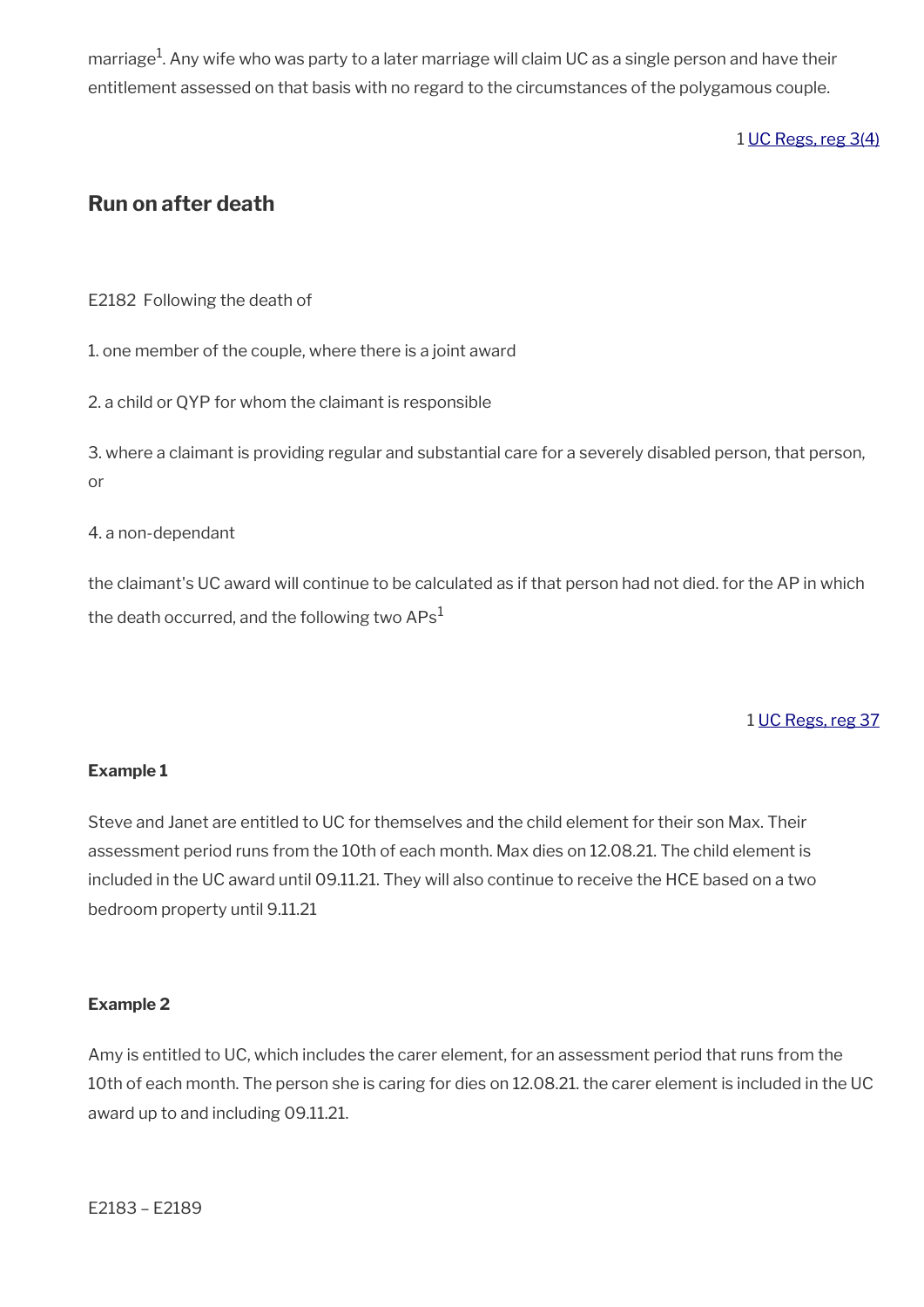## <span id="page-32-0"></span>**Adjustment of maximum amount**

#### **General rule**

E2190 Certain deductions and allowances have to be applied to the maximum amount before the final amount of an award of UC is determined. The adjustments concern any earned or unearned income $^1$  and capital

#### 1 [WR Act 12, s 8](https://www.legislation.gov.uk/ukpga/2012/5/section/8); [UC Regs, reg 22](https://www.legislation.gov.uk/uksi/2013/376/regulation/22)

#### **Unearned income**

E2191 All of the claimant's unearned income, in relation to the assessment period<sup>1</sup>, should be deducted from their UC maximum amount. Where the claim is from joint claimants then the deduction is all of their combined unearned income.

#### 1 [UC Regs, reg 22\(1\)\(a\)](https://www.legislation.gov.uk/uksi/2013/376/regulation/22)

E2192 Where the claimant is a member of a couple, but claims as a single person because the other member does not meet prescribed conditions, the amount of unearned income to be deducted is the unearned income of them both $^1$ .

#### 1 [UC Regs, reg 22\(3\)](https://www.legislation.gov.uk/uksi/2013/376/regulation/22)

E2193 A person's unearned income means $^1$  any of their income consisting of (see ADM Chapter H4 and H5)

- **1.** retirement pension income
- **2.** benefit income, which includes
	- **2.1** JSA **2.2** ESA
	- **2.3** CA
	- **2.4** BA
	- **2.6** WMA
	- **2.7** WPA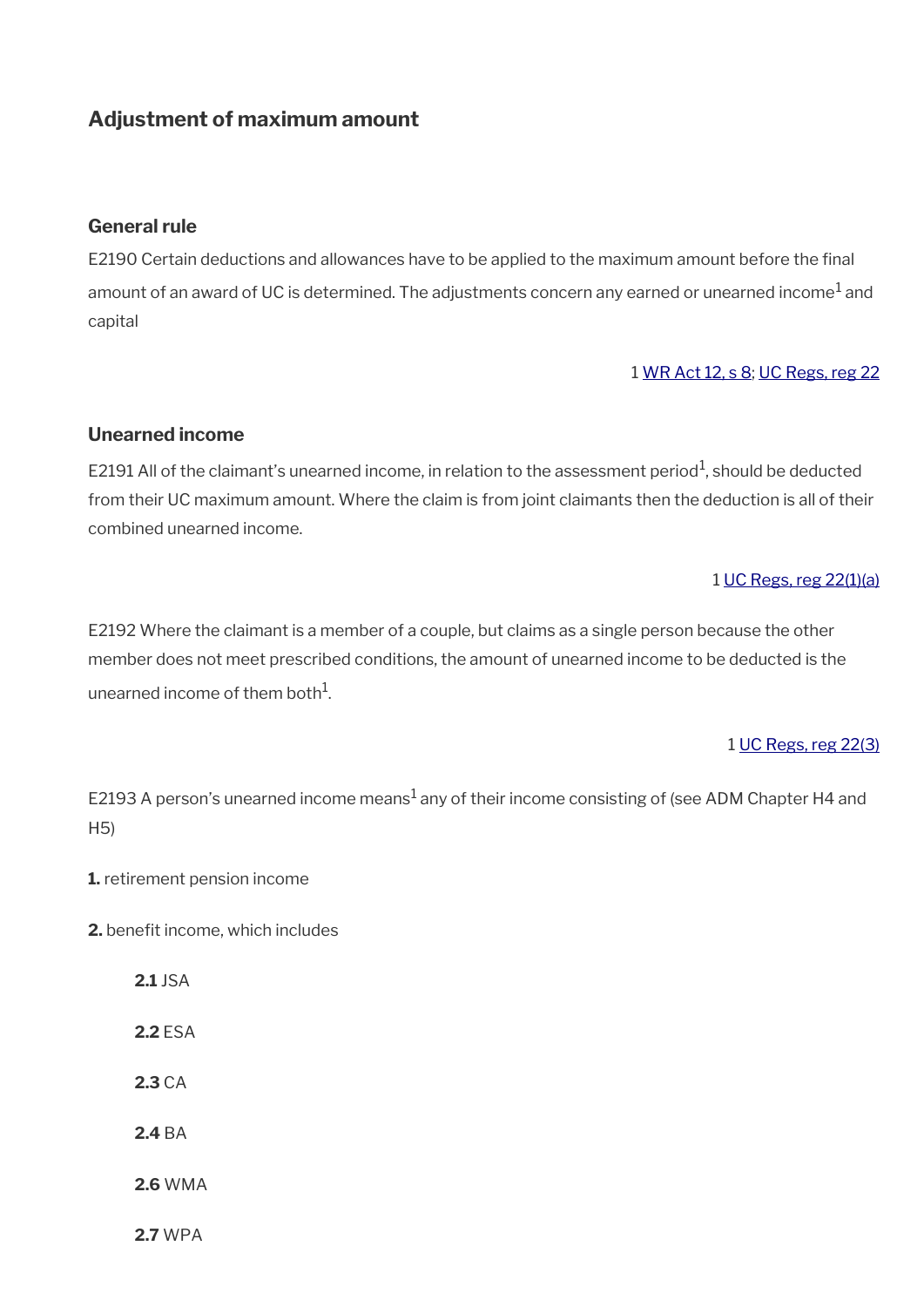**2.8** WP

**2.9** MA

**2.10** IIB

**3.** foreign benefits

- **4.** spousal maintenance
- **5.** student income

**6.** employment and training payments paid as a substitute for UC or for a person's living expenses

**7.** sports awards

- **8.** certain insurance payments
- **9.** income from an annuity
- **10.** income from a trust
- **11.** income deemed to yield from capital (tariff income)
- **12.** capital treated as income
- **13.** any other income which is taxable.

#### 1 [UC Regs, reg 66](https://www.legislation.gov.uk/uksi/2013/376/regulation/66)

E2194 Unearned income also includes income which the person is treated as having $^1\!$ 

#### 1 [UC Regs, reg 66](https://www.legislation.gov.uk/uksi/2013/376/regulation/66)

E2195 Where an assessment period is of one month then any unearned income that is paid in periods other than a month will have to be converted to a monthly equivalent $^1$  before the deduction can be made. See ADM Chapter H5 for the methods of calculation.

#### 1 [UC Regs, reg 73](https://www.legislation.gov.uk/uksi/2013/376/regulation/73)

#### **Example**

Emily is in receipt of CA when she claims UC. The payments of CA are unearned income and are taken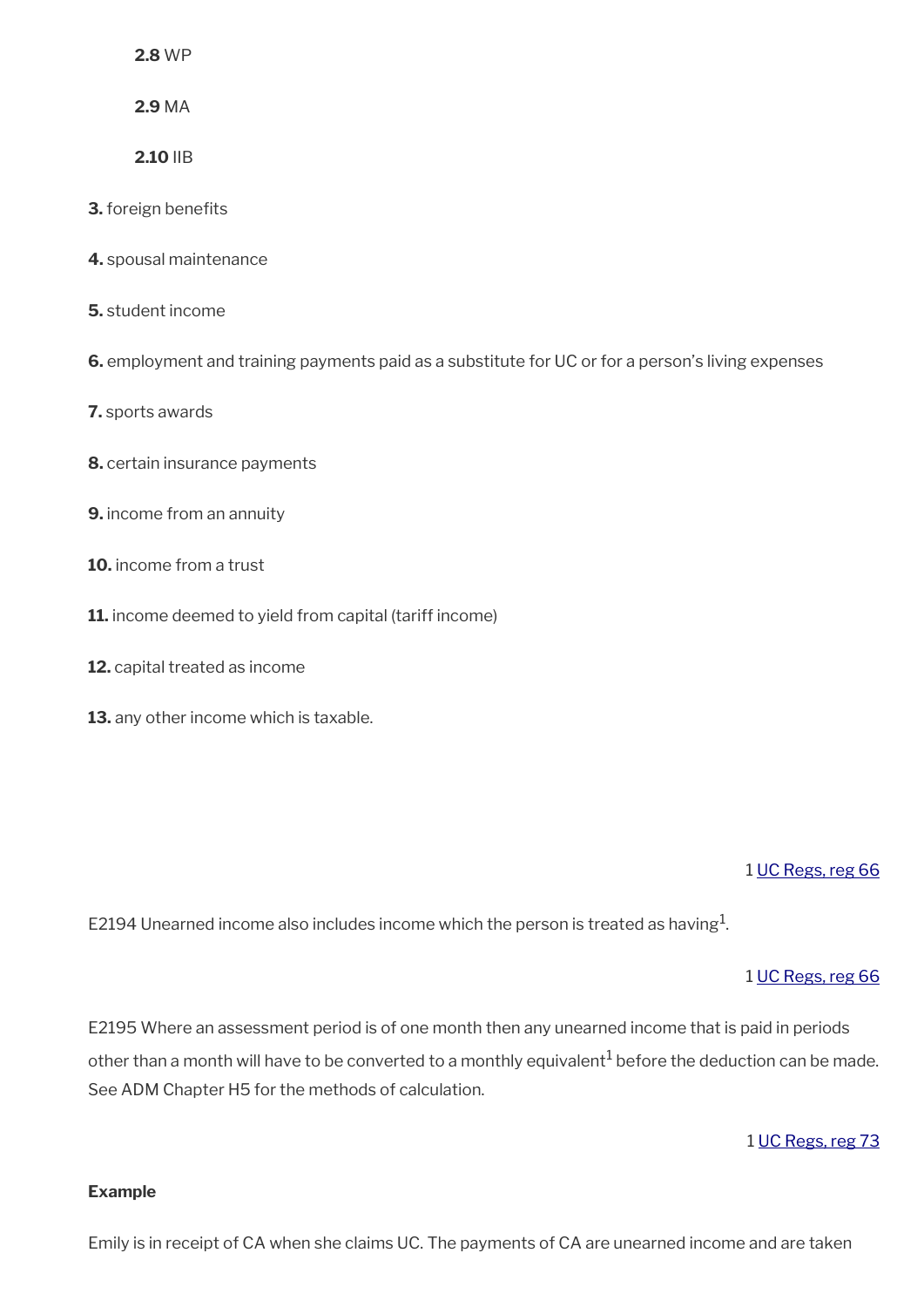fully into account when calculating Emily's maximum amount of UC. As CA is paid 4 weekly at £278.80 the DM converts this to an assessment period of a month by multiplying by 13 (£3624.40) and dividing by 12 (£302.03). This establishes the amount to be deducted.

 $\mathsf{Note:}$  the rounding of fractions of a penny $^1$  is calculated to the nearest penny and not based on whatever is most advantageous to the claimant

1 [UC Regs, reg 6](https://www.legislation.gov.uk/uksi/2013/376/regulation/6)

E2196 – E2199

## **Earned income**

E2200 A proportion of a claimant's earned income is also deducted from the UC maximum amount. For the purpose of this deduction earned income means<sup>1</sup>

**1.** the remuneration or profit derived from

**1.1** employment under a contract of service or in an office (including elective office) or

**1.2** a trade, profession or vocation **or**

**1.3** any other paid work **or**

**2.** any income treated as earned income (see ADM chapter H3 and H4).

#### 1 [UC Regs, reg 52](https://www.legislation.gov.uk/uksi/2013/376/regulation/52)

E2201 In any assessment period 63% of the earned income received that exceeds the prescribed amount $^1$  will be deducted from the UC maximum amount. (Prior to 10.4.17 the rate was 65%)

**Note:** for weekly paid earned income some assessment periods will contain 4 payments and others 5 payments. Similarly, if a person is paid earned income 4 weekly an assessment period may contain two 4 weekly payments.

#### 1 [UC Regs, reg 22\(1\)\(b\)](https://www.legislation.gov.uk/uksi/2013/376/regulation/22)

#### **Example**

Bella is aged 26, single and lives with her parents, she works as a shop assistant for eight hours per week receiving earnings of £70 per week every Thursday. Bella has a UC award with an assessment period that runs from the 1st of each month. For the assessment period that covers 1st Oct 2021 to 31st Oct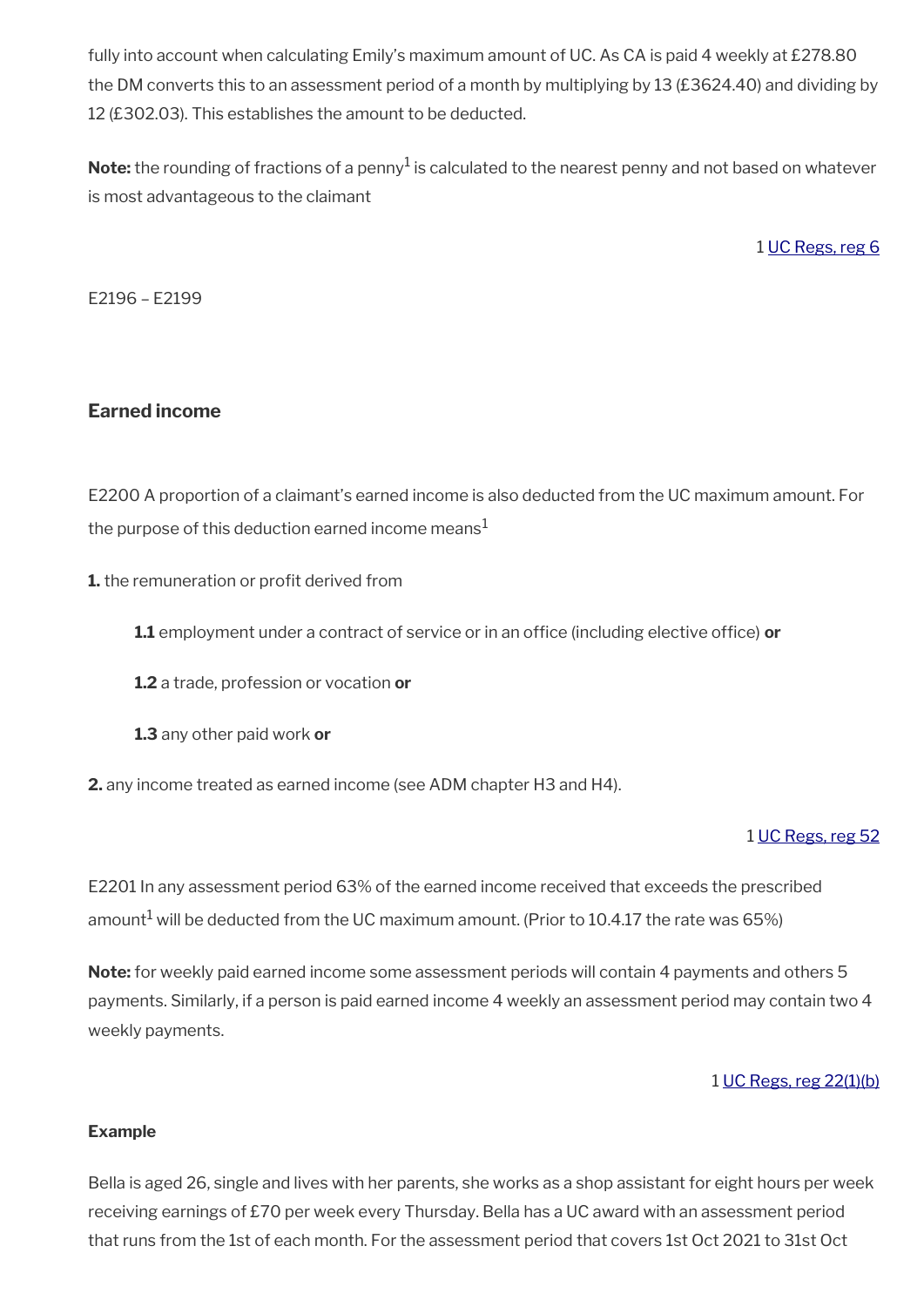2021 Bella will receive 5 weekly payments of earned income. For October Bella has a UC award of £102.72 calculated by deducting £350 earnings from her £323.22 maximum amount (full calculation is 323.22 standard allowance – 63% x (70 + 70 + 70 + 70 + 70 earned incomes) - £323.22 - £220.50 (63% of  $£350$  = £102.72

E2202 The prescribed amount, known as the work allowance, falls into either a higher or a lower category.

## **Higher work allowance**

E2203 A higher work allowance is appropriate where the claimant's UC award contains no amount for the HCE<sup>1</sup> . The rates of allowance are in table E2205.**1** 

#### 1 [UC Regs, reg 22\(2\)\(a\)](https://www.legislation.gov.uk/uksi/2013/376/regulation/22)

**Note 1:** Where a claimant is entitled to HB for temporary accommodation, they are treated as if their award included the HCE (see ADM Chapter M6 Effects of Transition to UC). The claimant will not benefit from the higher work allowance. $<sup>1</sup>$ </sup>

1 UCTP Regs, reg 5A

**Note 2:** Where HCE cannot be paid because the claimant has earned income (see F4020), the claimant will benefit from the higher work allowance.

#### **Lower work allowance**

E2204 A lower work allowance is appropriate where the claimant's UC award contains an amount for the HCE<sup>1</sup> . See E2203 Note 1. The rates of allowance are in table E2205.**2**

#### 1 [UC Regs, reg 22\(2\)\(b\)](https://www.legislation.gov.uk/uksi/2013/376/regulation/22)

#### E2205 For 2022 to 2023

| 1. Higher work allowance                                                                                | Amount |
|---------------------------------------------------------------------------------------------------------|--------|
| Single claimant                                                                                         |        |
| responsible for one or more children or qualifying young persons and/or has LCW (LCWRA)                 | £573   |
| Joint claimants                                                                                         |        |
| responsible for one or more children or qualifying young persons and/or one or both have<br>LCW (LCWRA) | £573   |
| 2. Lower work allowance                                                                                 |        |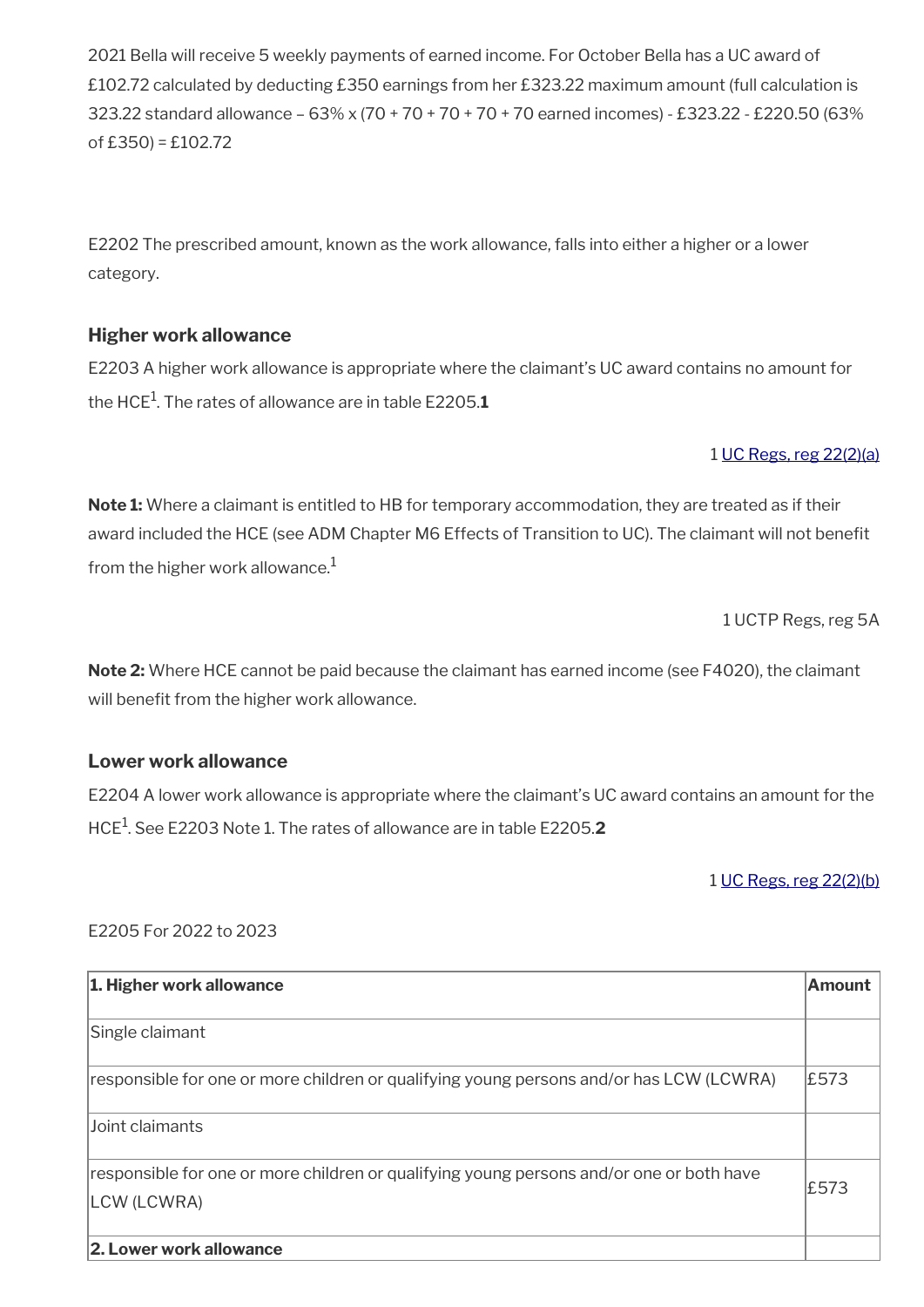| Single claimant                                                                                         |                   |
|---------------------------------------------------------------------------------------------------------|-------------------|
| responsible for one or more children or qualifying young persons and/or has LCW (LCWRA)                 | £344              |
| lJoint claimants                                                                                        |                   |
| responsible for one or more children or qualifying young persons and/or one or both have<br>LCW (LCWRA) | £344              |
|                                                                                                         | 1 UC Regs, reg 36 |

## **Example 1**

Roy lives with his partner and child in a local authority property. He claims UC whilst still working for a supermarket where he is paid £460 per month. Roy has a UC maximum amount of £888.62 made up £788.62 standard allowance and child element and £100 HCE. The earned income to be deducted from the maximum amount is 63% of £460 after the deduction of the £344 lower work allowance. That is 63% of £116 (£460 - £344) = £73.08. Roy has a UC award of £815.54 (£888.62 – £73.08).

## **Example 2**

Troy lives with his partner and child in his own property. He is claiming UC when he starts working for a restaurant where he is to be paid £650 per month. Troy has a UC maximum amount of £858.62 made up £788.62 standard allowance and child element and £70 HCE. The earned income to be deducted from the maximum amount is 63% of £650 after the deduction of the £397 higher work allowance. That is 63% of £77 (£650-£573) = £77 = £48.71. As Troy is an owner occupier, he is not entitled to a HCE if he has any earned income, so attracts the higher work allowance.

#### **Example 3**

Ben lives with his partner and child in a local authority property. He claims UC whilst still working for a supermarket where he is paid £300 per month. Ben has a UC maximum amount of £968.62 made up £788.62 standard allowance and child element and £180 rent. The earned income to be deducted from the maximum amount is 63% of £300 after the deduction of the £344 lower work allowance. That is 63% of £0 = £0. Ben has a UC award of £968.62

E2206 – E2221